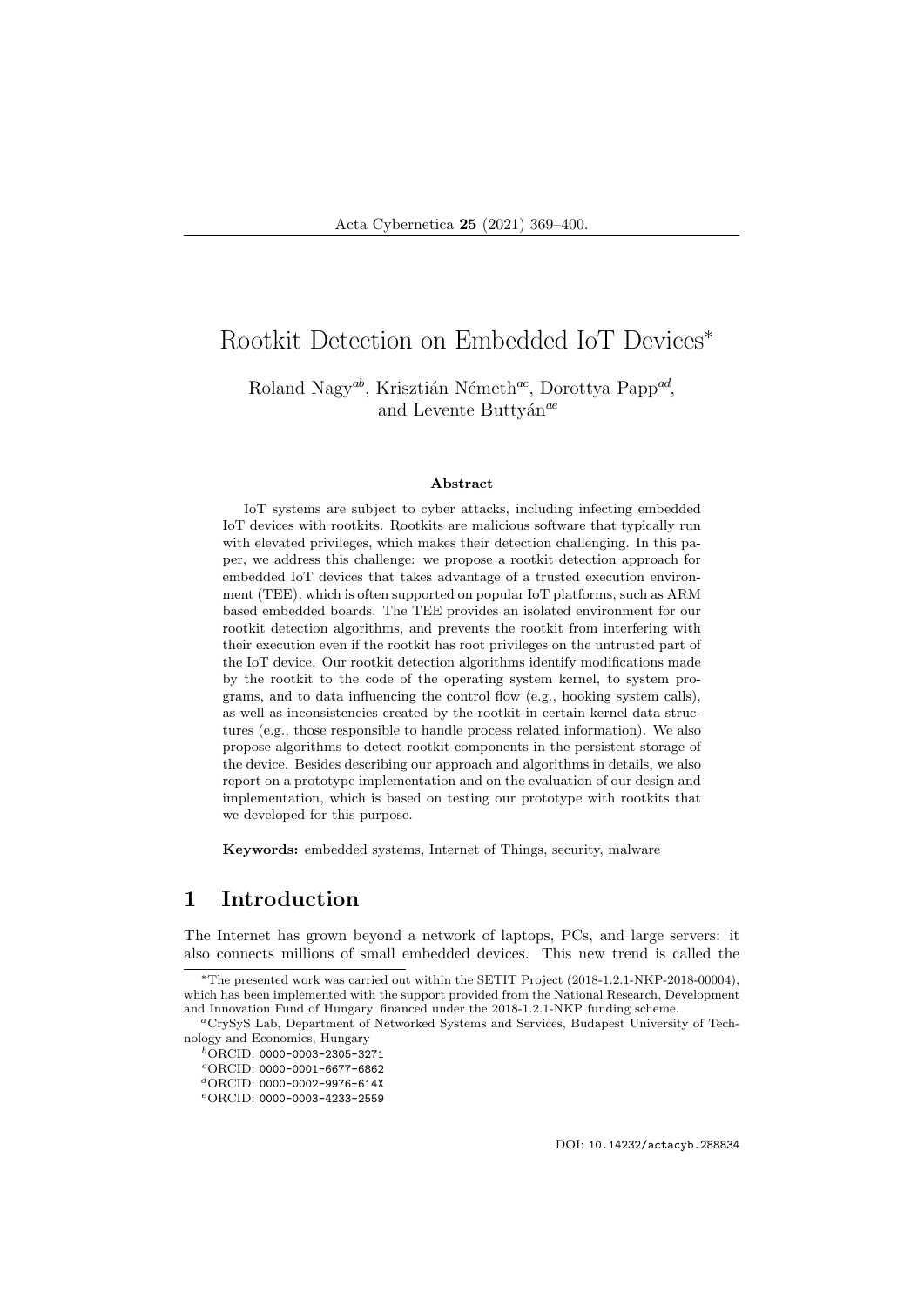Internet of Things, or IoT in short, and it enables many new and exciting applications such as smart homes, intelligent transportation systems, smart factories, and personalized healthcare. At the same time, IoT also comes with a number of risks related to information security. The lack of security, however, cannot be tolerated in certain applications of IoT, including those in the domains of healthcare, transportation, and industrial automation. In such applications, security failures may lead to substantial monetary loss, physical damage of expensive equipment, or even loss of human life. Therefore, one of the biggest challenges today, which hinders the application of IoT technologies in many cases, is the lack of security guarantees.

Unfortunately, IoT systems are notoriously insecure. One of the reasons is that they are built from cheap embedded devices that are easy to compromise by exploiting weaknesses in the way they are operated and vulnerabilities of the software components running on them. A consequence of this is that malware for IoT devices has appeared [1, 16] and gaining momentum [25]. Malware designed for IoT devices is similar to malware designed for other types of computers: it compromises the integrity of the device by installing unwanted, and potentially harmful, software components on it. These software components can then be used to cause other types of compromise such as allowing the attacker to access the device remotely by installing a backdoor, tampering with messages sent by the device to other devices, or making data stored on the device unavailable by deleting or encrypting them.

Sophisticated malware tries to maintain its presence on infected devices while remaining invisible for the operators of those devices. This sort of malware is called rootkit [5]. Typically, rootkits run with elevated (root) privileges and they modify system commands and/or code and various data structures in the operating system (OS) kernel such that their files and running processes do not appear in the output of various system tools used to monitor the operation of the devices. Detecting such a rootkit is challenging, mainly because any detection program running at the same or lower privilege levels than the rootkit may also be compromised or may be misled by the tricks used by the rootkit to hide itself.

In this work, we aim at rootkit detection on embedded IoT devices, and we address the above challenge by running our rootkit detection mechanisms in a Trusted Execution Environment (TEE), which is isolated from the main OS of the device, and hence the rootkit – even running with root privileges on the main  $OS - can$ not interfere with its operation. Such a TEE is supported on many embedded platforms, including the popular ARM platform that supports the establishment of TEEs by its TrustZone<sup>1</sup> technology. A TustZone enabled ARM processor can execute in two modes: in untrusted mode (called Normal World), it runs a common OS (e.g., Linux) and applications on top of it (often referred to as the Rich Execution Environment, or REE for short), whereas in trusted mode (called Secure World), it runs the trusted OS and the trusted applications of the TEE. Isolation

 $1$ https://developer.arm.com/ip-products/security-ip/trustzone, Last visited: Sep 20, 2020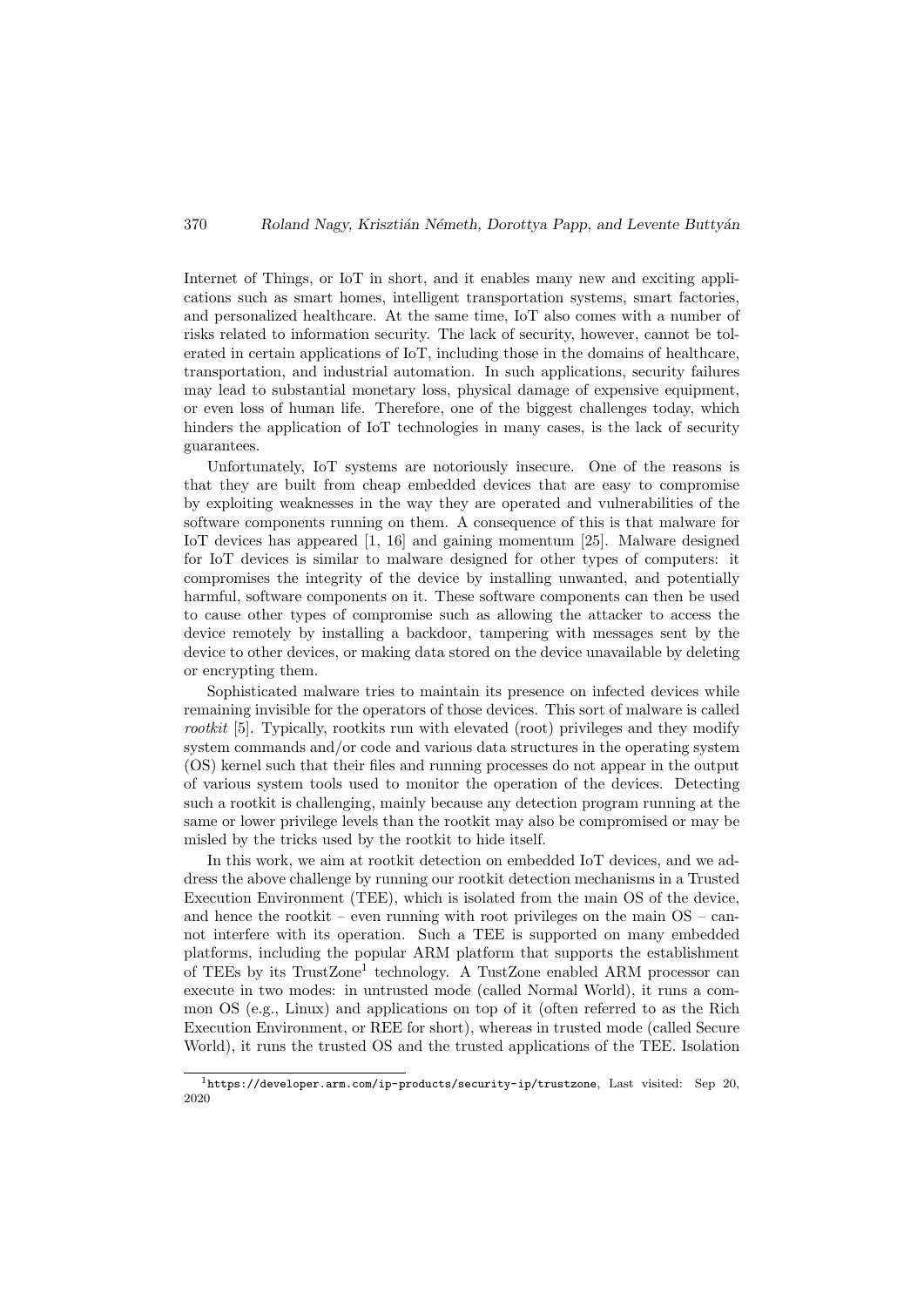between these two modes are ensured by hardware based protection mechanisms. As a result, software components running in the Normal World cannot access some of the resources (including a part of the system memory) of the device, whereas trusted software components of the TEE running in the Secure World have unlimited access to all resources. Thus, the TEE provides two advantages for rootkit detection: it can protect the integrity of some trusted rootkit detection code by keeping it inaccessible for potentially malicious software running in the REE, and it can provide a safe execution environment for that rootkit detection code where it can access and inspect all system resources.

However, as the same processor is shared between the trusted and the untrusted mode, the execution of untrusted software is suspended when the processor switches to trusted mode and starts executing trusted software. This means that our trusted rootkit detection code cannot observe the behavior of untrusted software components during their execution, but it can only inspect their memory images reflecting their state at the time of their suspension. In other words, our rootkit detection approach is based on analyzing memory snapshots of the untrusted system (OS and applications), and it consists of identifying the anomalies caused by the rootkit in the state of the kernel data structures representing processes, as well as computing the hash values of the memory images of running processes and comparing them to known good hash values stored safely in the TEE. In addition, as the rootkit may delete all its components from the memory before our rootkit detection code is invoked and save itself to persistent storage for later execution, we also scan and hash files stored on the flash disk of the device from within the TEE, and compare the computed hash values to known good hashes stored safely in the TEE.

The rest of the paper is organized as follows: In Section 2, we introduce the main features of rootkits and explain why they are difficult to detect. In Section 3, we give an overview of our rootkit detection approach, which is based on checking the system memory and the persistent storage from the TEE. These two components of our approach are described in more details in Sections 4 and 5, respectively. We implemented our approach using  $OP-TEE^2$ , an open source TEE implementation, and Section 6 contains the details on this implementation effort. In Section 7, we report on the evaluation of our rootkit detection mechanisms, which we performed with custom rootkits that we developed for this specific purpose. Finally, we discuss some limitations of the proposed rootkit detection approach and possible future extensions in Section 8, and conclude the paper in Section 9.

### 2 Rootkits

The term *rootkit* [21] refers to malware or modules of pieces of malware whose primary goal is to maintain stealth on infected devices while allowing continued access to its resources. Remaining hidden is in the best interests of the attackers: if the operators detect the infection, they will try to eliminate the responsible pieces

 $2$ https://www.op-tee.org, Last visited: Sep 20, 2020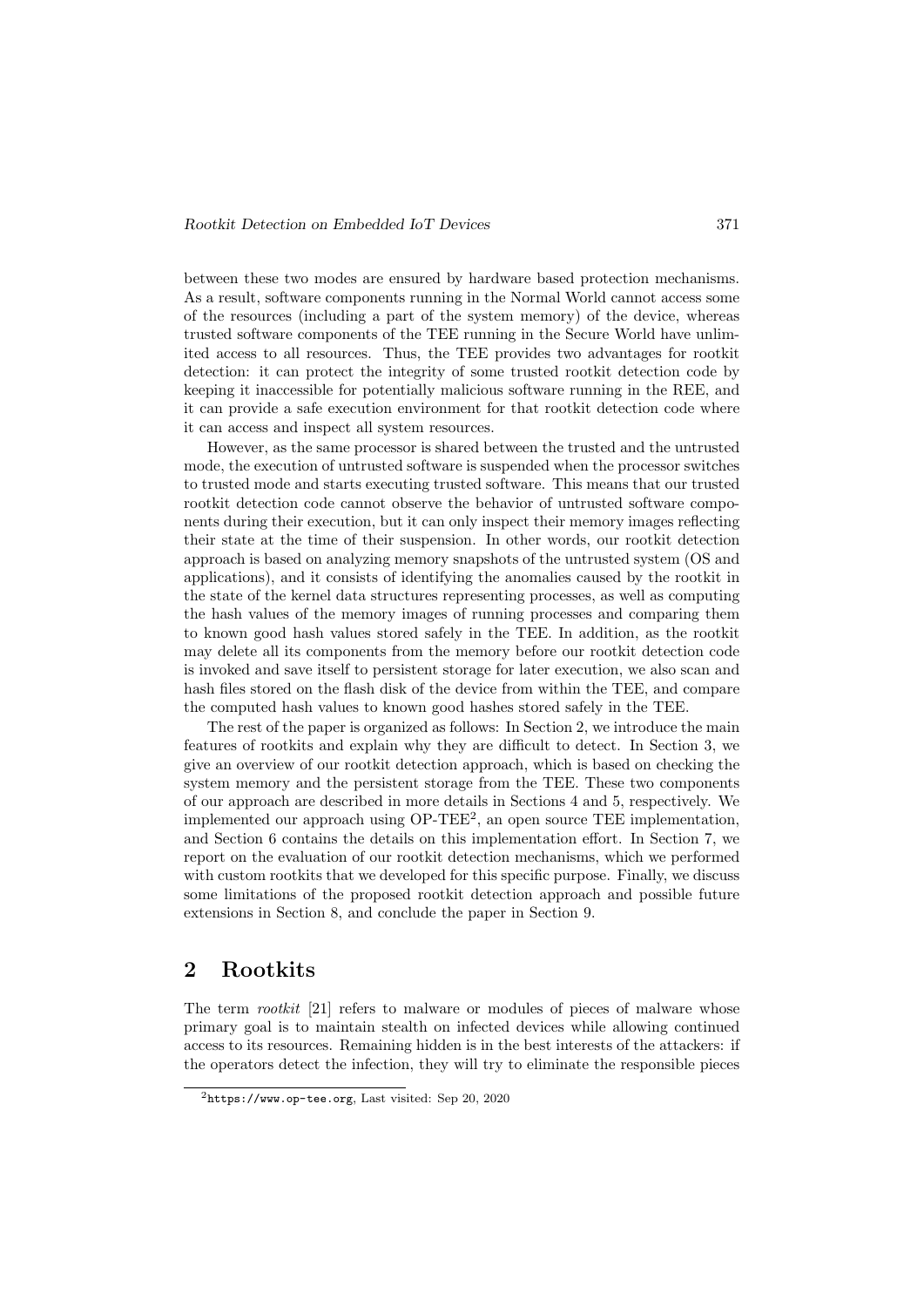of malware by reinstalling the system, and they will also try to patch the exploited vulnerability rendering the system unavailable for the attackers.

Rootkits employ a wide variety of techniques to remain hidden on infected devices [7, 21, 22]. User-mode techniques target the user space of devices and include techniques such as the manipulation of log files, modification of disk-resident system files (e.g., ls, top) or hooking libraries used by executables. One well-known user space hooking technique is the abuse of the LD PRELOAD environment variable to load malicious libraries before benign ones, therefore overriding their provided functionalities. This technique is used by rootkits such as  $Azazel<sup>3</sup>$ , Jynx2 [8],  $BEURK<sup>4</sup>$ , vlany<sup>5</sup> and bedevil<sup>6</sup>. Other rootkits, such as HORSEPILL [19], abuse valid kernel features offered to user space programs to maintain stealth presence on the device.

Kernel-mode techniques, on the other hand, target the internal data structures and functionalities in the operating system's kernel. In the past, modifying the kernel memory image was a widely used technique to remain hidden on Linux systems. However, recent Linux kernel versions restrict access to /dev/mem and /dev/kmem<sup>7</sup> , mitigating this attack. Other techniques in this category are kernelspace hooking [28] and direct kernel object manipulation. The former includes the use of malicious device drivers and the modification of the system call and interrupt descriptor table. Direct kernel object manipulation tampers with the integrity of the kernel by targeting dynamic kernel data structures. This technique can be used, for example, to hide processes from the system administrator. There exist a number of rootkits employing these techniques, including Adore-NG<sup>8</sup>, LilyOfTheValley<sup>9</sup>, the work presented in [14], OSOM [11], SucKIT [9] and Suterusu<sup>10</sup>.

Many proof-of-concept rootkits compromise the virtualization layer, the BIOS and/or the firmware of hardware components [10, 15, 17, 18]. Such rootkits are called OS-independent rootkits and their advantages are manifold. Rootkits in the lowest-level components can survive reboots and re-installations, and they leave no traces on the disk. Their detection is particularly challenging because they do not make visible changes to the operating system.

In response to the rising threat of rootkits, a number of detection methods have been proposed [24]. Signature-based methods scan the files on the disk for byte sequences and use a signature database to detect known rootkits. Tools that implement this method include chkrootkit<sup>11</sup> and Rootkit Hunter<sup>12</sup>. The main lim-

 $3$ https://github.com/chokepoint/azazel, Last visited: Sep 16, 2020

<sup>4</sup>https://github.com/unix-thrust/beurk, Last visited: Sep 16, 2020

<sup>5</sup>https://github.com/mempodippy/vlany, Last visited: Sep 16, 2020

<sup>6</sup>https://github.com/wiperpaul/bdvl, Last visited: Sep 16, 2020

 $7$ https://lore.kernel.org/lkml/18778.1508769258@warthog.procyon.org.uk/, Last visited: Sep 16, 2020

<sup>8</sup>https://github.com/yaoyumeng/adore-ng, Last visited: Sep 16, 2020

 $^9$  https://github.com/En14c/LilyOfTheValley, Last visited: Sep 16, 2020

 $10$ https://poppopret.org/2013/01/07/suterusu-rootkit-inline-kernel-function-hookingon-x86-and-arm/, Last visited: Sep 16, 2020

<sup>11</sup>http://www.chkrootkit.org/, Last visited: Sep 17, 2020

 $12$ http://rkhunter.sourceforge.net/, Last visited: Sep 17, 2020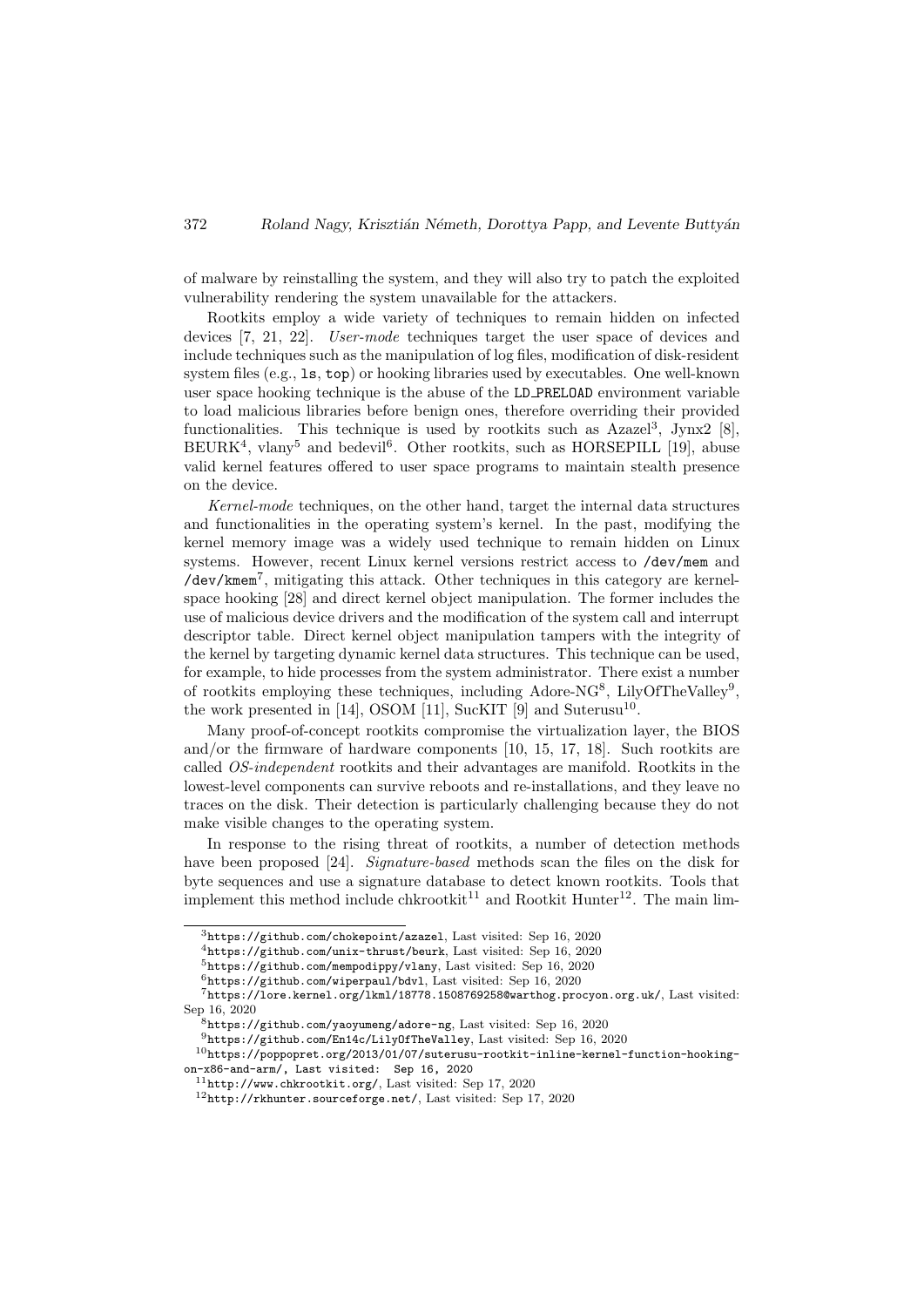itation of signature-based methods is similar to those of signature-based intrusion detection systems and virus scanners, namely, that they cannot detect very recent or sufficiently modified old rootkits.

Behavior-based detection methods detect deviations from "normal" patterns of system behavior [12], e.g. timing discrepancies and irregularities in resources such as the Translation Lookaside Buffer (TLB). Such methods, however, require a priori measurements of the analyzed system in a controlled environment. Differences between the real and the controlled environment can decrease the accuracy of such approaches. The baseline measurements must also be stored securely on the device, otherwise, malware can influence the detection method.

Cross-view-based methods assume that there is no perfect rootkit which can perfectly emulate all aspects of the system. In order to detect compromises, they enumerate system parameters in at least two different ways and compare the results. However, the kernel consists of many dynamically changing structures: a change in an enumerated structure during cross-checking can lead to false alarms. To overcome this challenge,  $\text{Carbonite}^{\text{13}}$  preempts scheduling, thereby prohibiting new processes to spawn. However, such an approach has an impact on performance.

Integrity-based detection methods compare a snapshot with a trusted baseline. In the case of files, the trusted baseline can be the hash value of a file computed in a controlled environment, which can be checked with tools such as  $Samhain<sup>14</sup>$ . Kernel data structures can also be monitored for malicious changes, e.g. system call re-maps can be detected using  $StMichael<sup>15</sup>$ , running processes can be listed with KSTAT<sup>16</sup>, and Gibraltar [3] uses a set of automatically derived data structure invariants for monitoring purposes. The main challenge of integrity-based detection is the secure storage of the baseline: if the kernel is assumed to be compromised, then no file or memory on the system is adequate for storage. Rootkits in the kernel can modify the return value of system calls necessary for reading files and may compromise the Virtual Memory Management unit of the operating system to access and/or tamper with data stored in memory.

Reliable detection of rootkits requires that the detector runs with higher privileges than the rootkit itself; as a result, detectors are placed in ever lower levels in the devices' architecture or even into a separate hardware. Paladin [2] is an example of the former approach. It defines protected zones for memory and files, and performs integrity checks from the hypervisor. Copilot [20], on the other hand, is an example of the latter: it is a coprocessor-based kernel integrity monitor implemented as a PCI card which connects the monitored system to the remote detector.

Our proposed method incorporates ideas from cross-view-based and integritybased detection methods, including integrity checks on files similarly to other file integrity checkers [27], and anomaly detection in kernel data structures similarly to Strider GhostBuster [26]. We provide a more in-depth discussion of our detection methods in Section 3. Unlike other approaches, however, our proposed method

<sup>13</sup>https://securiteam.com/tools/5jp0m1f40e/, Last visited: Sep 21, 2020

<sup>14</sup>https://www.la-samhna.de/samhain/, Last visited: Sep 17, 2020

<sup>15</sup>https://sourceforge.net/projects/stjude/, Last visited: Sep 21, 2020

 $^{16}$ http://www.s0ftpj.org/docs/lkm.htm, Last visited: Sep 17, 2020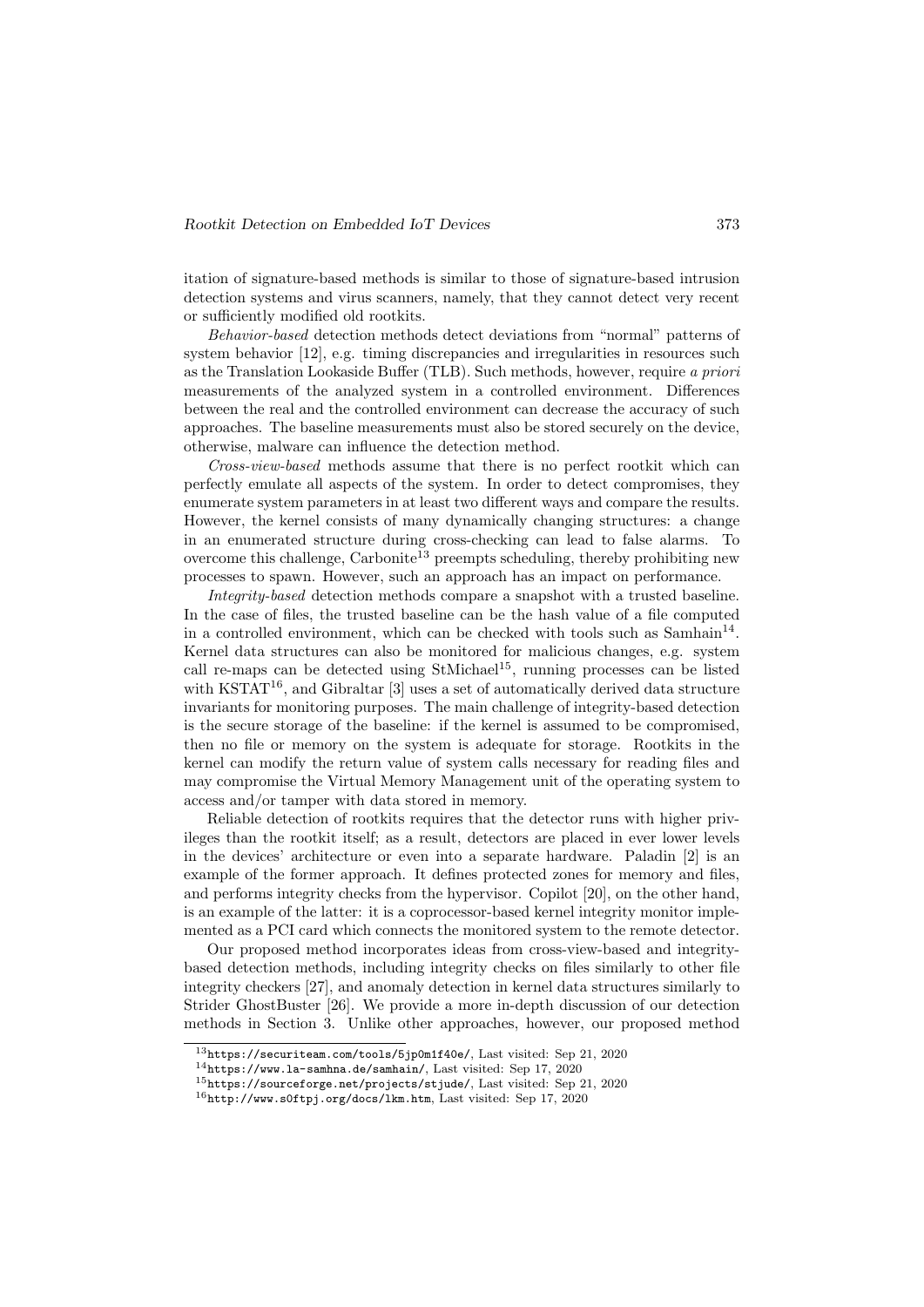does not need additional hardware: we leverage a TEE to prevent the rootkit from interfering with our rootkit detection process. We also use the TEE to safely store baseline values (e.g., file hashes and hash values of memory images).

# 3 Overview of our approach

As mentioned previously, the basic idea of our rootkit detection approach is to leverage the TEE (Trusted Execution Environment) for running functions aiming at detecting integrity violations and inconsistencies in the state of the untrusted system components of the REE (Rich Execution Environment) that may have been caused by a rootkit. The primary targets for checking integrity and consistency are the kernel code and the kernel data structures (in particular, data structures representing processes, as well as data structures holding function pointers) of the untrusted OS, as rootkits typically modify those to achieve their goals. The kernel code and data structures can be accessed from the TEE by reading the memory snapshot of the REE that is left behind when execution is transferred to our rootkit detection function in the TEE. In addition, besides checking code and data structures in the memory, we must be prepared for malware that tries to remove its traces from memory before the invocation of our rootkit detection function. Because it cannot remain in memory, it may try to hide itself in persistent storage in such a way that it can execute again later when the memory has been checked. Hence, our rootkit detection approach also includes checking the persistent storage for signs of malware.

To achieve our goals, we deploy two software components: a Trusted Application (TA) running in the TEE and a client application (CA) running as a user space process on top of the untrusted OS in the REE. Our CA should be started when the system is booted and then it should run continuously. The main role of the CA is to invoke the TA periodically and to pass certain data to the TA collected from the REE (e.g., the list of running processes as seen by the ps program when executed on the untrusted OS). The TA performs rootkit detection by executing different integrity and consistency verification functions as described below. In order to ensure that the TA is indeed invoked periodically, a watchdog timer can be started during the boot process that can only be reset by the TA; therefore, if the TA is not invoked, the timer expires and the device reboots itself. When the TA finishes its execution, control is returned to the CA, which runs concurrently with other applications and services in the REE.

In the sequel, we assume that the OS running in the REE is Linux. Some of our rootkit detection functions described below are specific to Linux, because rootkits often operate at low level in the system architecture and exploit specific features or mechanisms of the OS kernel. Yet, the principles even behind these Linux specific functions are sufficiently general to be applied for other operating systems as well. Moreover, some of the detection functions we present are agnostic to the OS used.

When invoked, our rootkit detection TA performs the following verification steps aiming at detecting inconsistencies in the data held by certain kernel data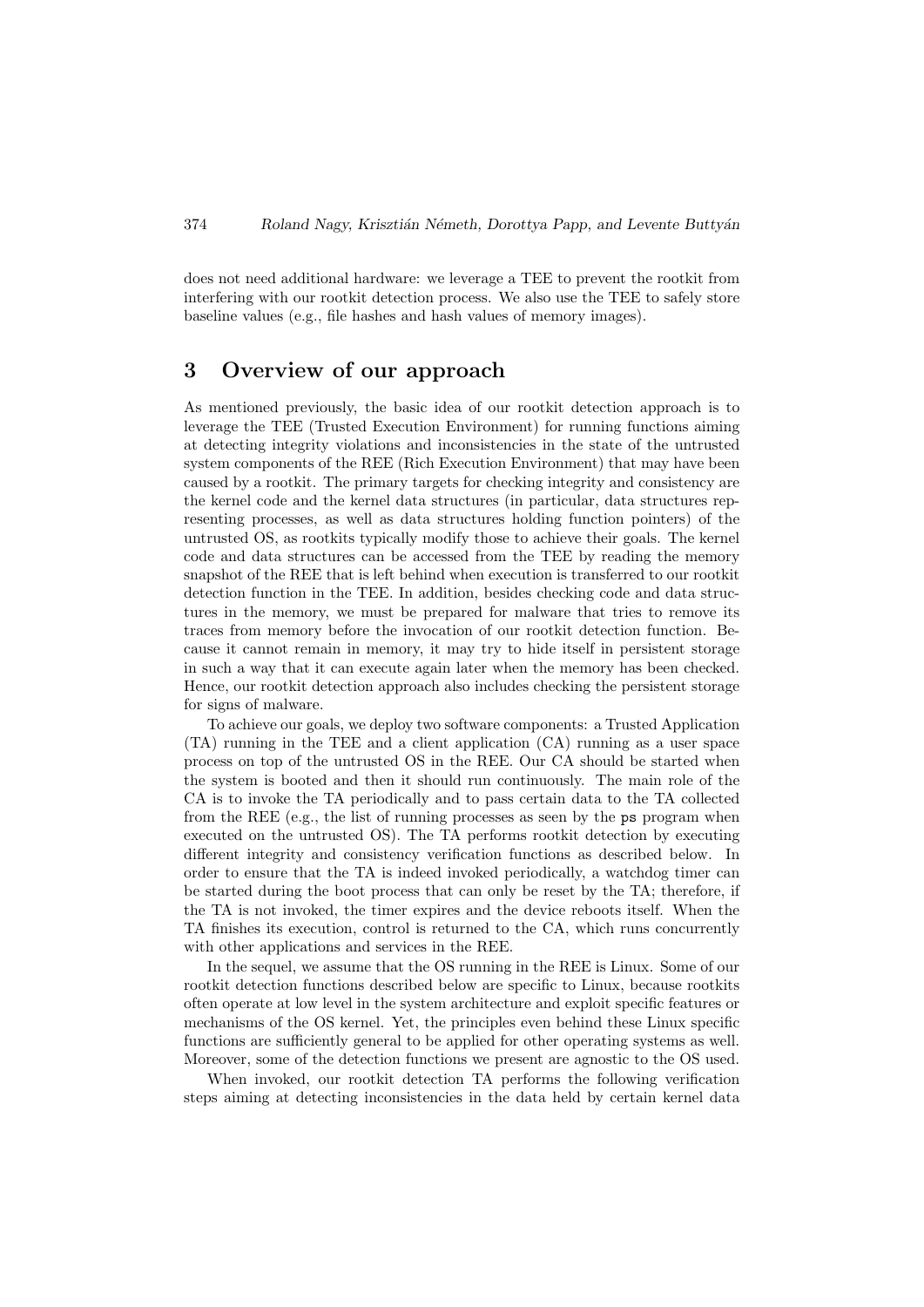structures or modifications of kernel code:

- Looking for hooks in the Virtual File System (VFS): Rootkits often target the so called operation structures of the VFS and replace (hook) function pointers there such that file operations are handled by attacker code instead of legitimate kernel code. For instance, the rootkit may hook the lookup function in the operation structure of the inode of the /proc directory, and ensure that certain process IDs are removed from its output, and hence, become invisible to certain system utilities. Thus, in each operation structure of the VFS, we check if function pointers point inside the address space where the kernel code segment is located. Any function pointer pointing outside that address space is considered to be hooked. More details on detecting hooks of the VFS file operations are provided in Subsection 4.1.
- Detecting hidden tasks: Another way of hiding certain processes is to manipulate kernel data structures (a.k.a. Direct Kernel Object Manipulation or DKOM for short) representing them. At the kernel level, processes (threads) are represented by tasks, and there are different data structures, such as the task list, the task tree, and so called PID namespaces that hold information about existing tasks. In addition, tasks also appear in queues used by the kernel for scheduling them. Rootkits rarely modify these data structures in a consistent manner. For instance, in order to hide itself, a rootkit may remove its task structure from the process list or process tree, while it must keep itself in the run queue to be scheduled and have the chance to be executed on the CPU. Therefore, we check all those data structures that hold information about existing tasks and we compare the list of tasks obtained from them to each other and to the process list received from the CA running in the REE. Any inconsistency among these lists is interpreted as an integrity violation of the system. More details on detecting hidden tasks are provided in Subsection 4.2.
- Integrity checks: Besides manipulating task related kernel data structures, rootkits can also modify other important data structures in the kernel, as well as the code of running processes. For instance, a common rootkit technique, called system call table hooking, is to replace function pointers in the system call table such that when certain system calls are invoked, attacker code is executed before control is given to the legitimate function that handles those system calls. Another technique, called inline hooking, has similar effects, but in this case, the system call handling functions themselves are modified by inserting a jump instruction at the beginning of the function that points to some attacker code. Similarly, the code of any processes in the memory may be modified by the rootkit including the kernel code segment, system programs, and user space applications. For this reason, we perform integrity verification of the system call table, the kernel code segment (which includes the functions that handle system calls), system programs currently executing, and the code segment of our CA running in the untrusted execution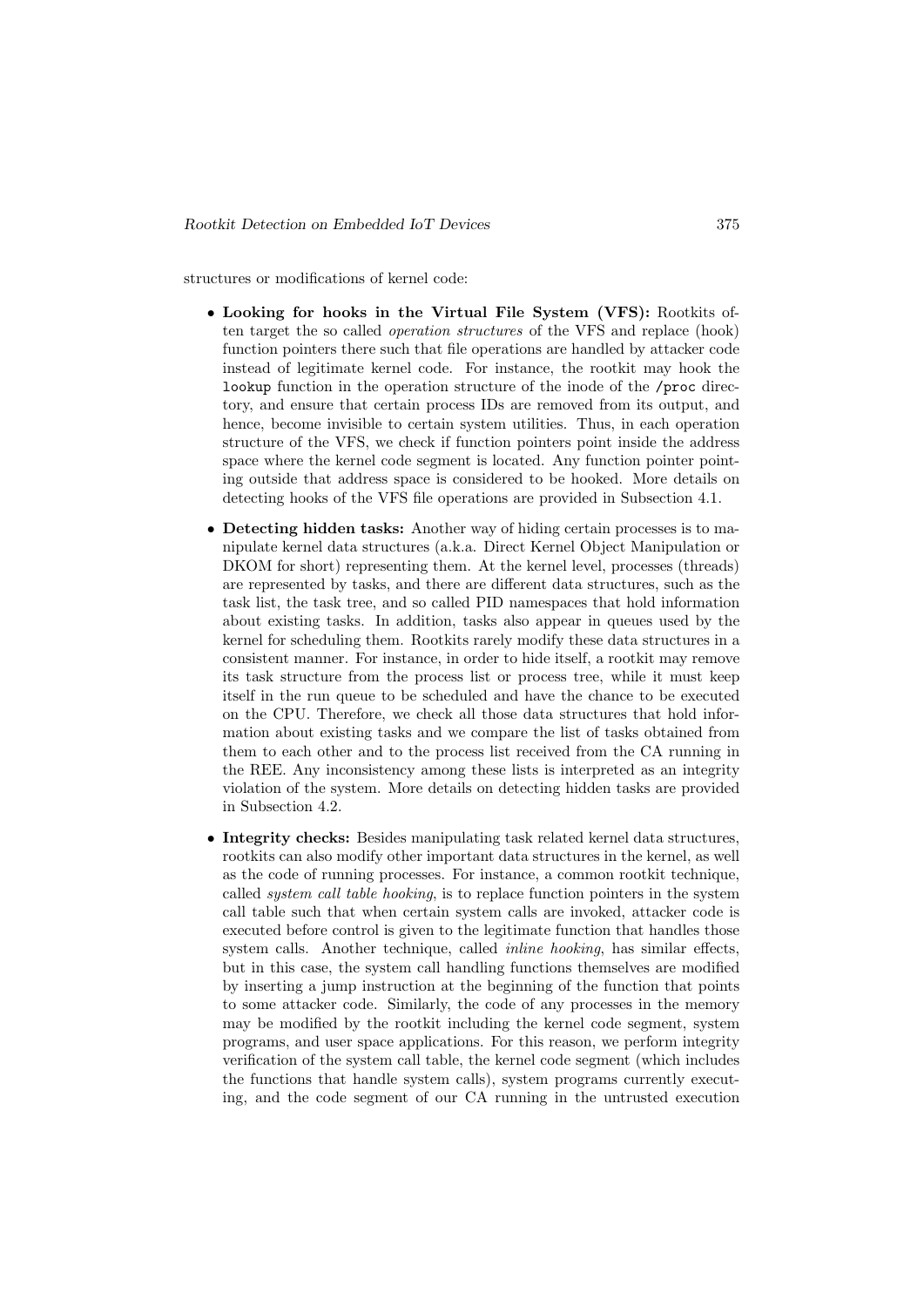environment. This integrity verification is based on accessing these pieces of data structures and code in the REE memory from our TA, computing the hash values of their memory image, and comparing the computed values to known reference values stored securely within the TEE. These reference values are computed and saved in secure storage provided by the TEE after system installation when the system runs for the first time. More details on the integrity checks we perform are provided in Subsection 4.3.

• Looking for persistent rootkit components: Finally, as rootkits may remove their components from memory before our TA is invoked and our consistency and integrity verification is executed, and hide themselves on persistent storage, we must also look for these persistent components. For this, our TA accesses the persistent storage of the device, recursively hashes all files in a pre-selected set of folders, and then compares the computed hash values to known reference values stored securely in the TEE. These reference values are computed and saved in secure storage provided by the TEE after system installation when the system runs for the first time. The folders are pre-selected in such a way that they contain all the binaries and scripts that could legitimately execute on the device. This requires a certain organization of the files in the file system, notably to separate files (including programs) that should not change from those that has variable content (e.g., files used mainly for data storage). However, this is not a serious limitation of our approach, because this kind of separation is also useful for many other reasons related to the maintenance and troubleshooting of the device.

An issue that we have to consider is that while our TA is waiting for I/O operations (i.e., reading file contents) to complete, control may be given back to the REE. When this happens, pre-scheduled jobs may be executed by the job scheduler (e.g., cron). Hence, in theory, a rootkit can hide its persistent component in a program file  $A$  and schedule the execution of  $A$  before removing itself from memory. Then, program  $A$  (and hence the rootkit) could be executed by the job scheduler during the file hashing operation performed by our TA, and when executing, the rootkit can move itself from program file A into program file B. If this move operation happens after file B has been hashed already and before file A being hashed, then the computed hash values would be good, and we would not detect the rootkit, which can then be reinstalled when file B is executed. As  $I/O$  operations are usually slow, our TA is mostly waiting during the file hashing, which means that control is mainly at the untrusted execution environment, and hence, chances of the above described scenario happening are not negligible. To cope with this issue, our CA disables all file access operations (including execution of programs) before invoking our TA and re-enables them only after the TA completes its job. More details on this are provided in Section 5.

Figure 1 gives a high level overview of our rootkit detection components (i.e., the CA and the TA), their interaction, and the operations they perform. As it can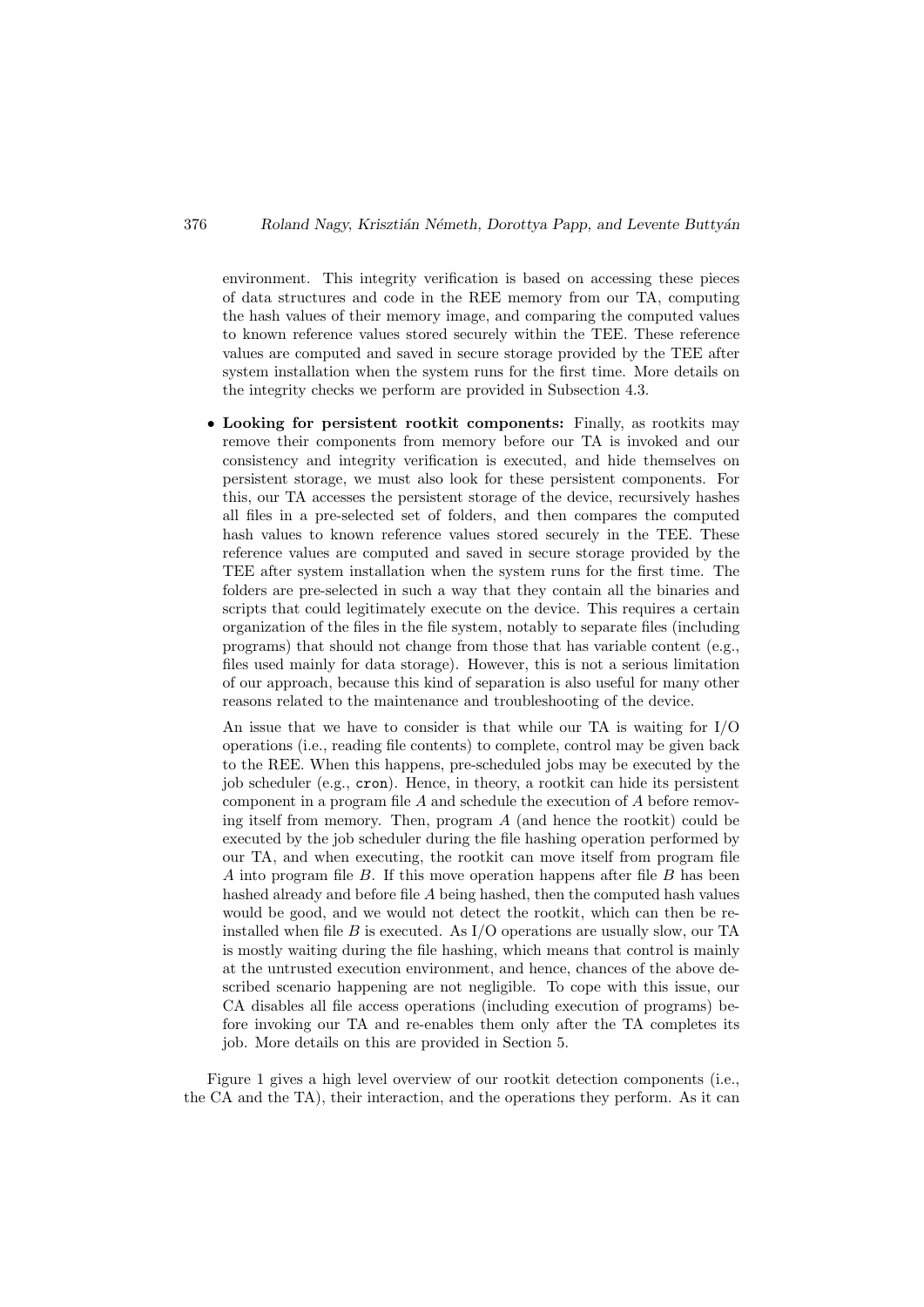

Figure 1: High level overview of our rootkit detection components, their interactions, and the operations they perform.

be seen, the CA is started at boot time, it continuously runs, and it invokes the TA at random time intervals. Before invoking the TA, the CA disables execution type access to files, such that new programs cannot be started during the checks of the TA. Then the TA performs the above described consistency and integrity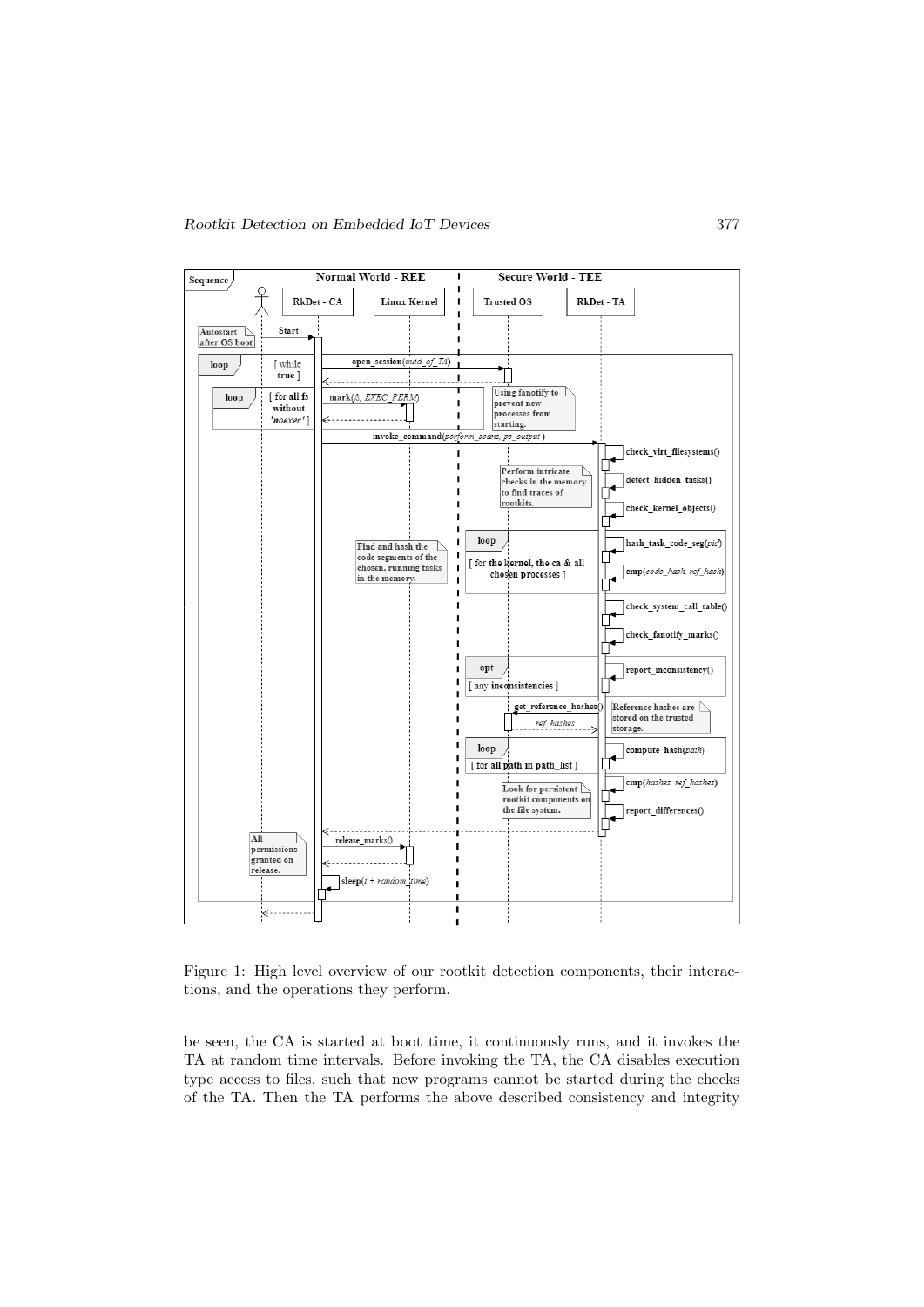checks on the kernel data structures and the code segments of the kernel, running system programs, and our CA. If integrity violations or inconsistencies are found, then they are reported to the operator of the device via some remote attestation protocol, but this is out of the scope of this paper. If the verification of the memory is successful, then the TA proceeds with hashing the files in the pre-selected folders in the persistent storage, and comparing the computed hash values to the stored reference values. Again, if an integrity violation is found, then it is reported. Otherwise, control is returned to the CA, which re-enables file access, and sleeps until the next round of all these operations.

# 4 Detection of rootkit components in the kernel memory

In this section, we discuss the checks we implemented in order to detect the traces of rootkit infections in the Linux kernel memory. These checks focus on the integrity of and consistency between kernel objects and target common techniques applied by rootkit. In the following subsections, we briefly introduce certain kernel objects, describe attacks against them, and present our methods to determine whether the system is infected by a rootkits. In Subsection 4.1, we present the Linux kernel's Virtual File System (VFS) and our technique to detect rootkit attacks against its structures. In Subsection 4.2, we discuss direct kernel object manipulation (DKOM) in details and our techniques to counter this attack. Finally, in Subsection 4.3, we describe our proposed checks to examine the integrity of the analyzed system.

### 4.1 Detecting hooks in the Virtual File System

The Virtual File System (VFS) [4] is an API in the Linux kernel which hides the differences of the various file system drivers. It uses 4 main data structures to abstract away the details of different file system implementations, shown in Figure 2. The superblock structure represents a mounted partition and stores metadata about the partition itself, which is usually present in the first block of the underlying physical device. Superblocks are chained together into a doubly linked circular list, which is accessible from the data segment of the kernel binary. Each superblock maintains a circular, doubly linked list of the inodes stored on the disk. An inode is the physical representation of a file or a directory stored on the device. An inode can be used by one or more directory entries, or dentries for short. For example, if we create a new file and a hard link pointing to it, then we will have one inode and two dentires referencing the inode.

Open files are represented by so-called file structures in the context of a process. Tampering with these is impractical from the rootkit authors point of view. For example, to modify the way a process reads a file, the hook must be scheduled between the open and the first read call, and this must be performed every time a process opens the file. There are easier and more stable solutions to implement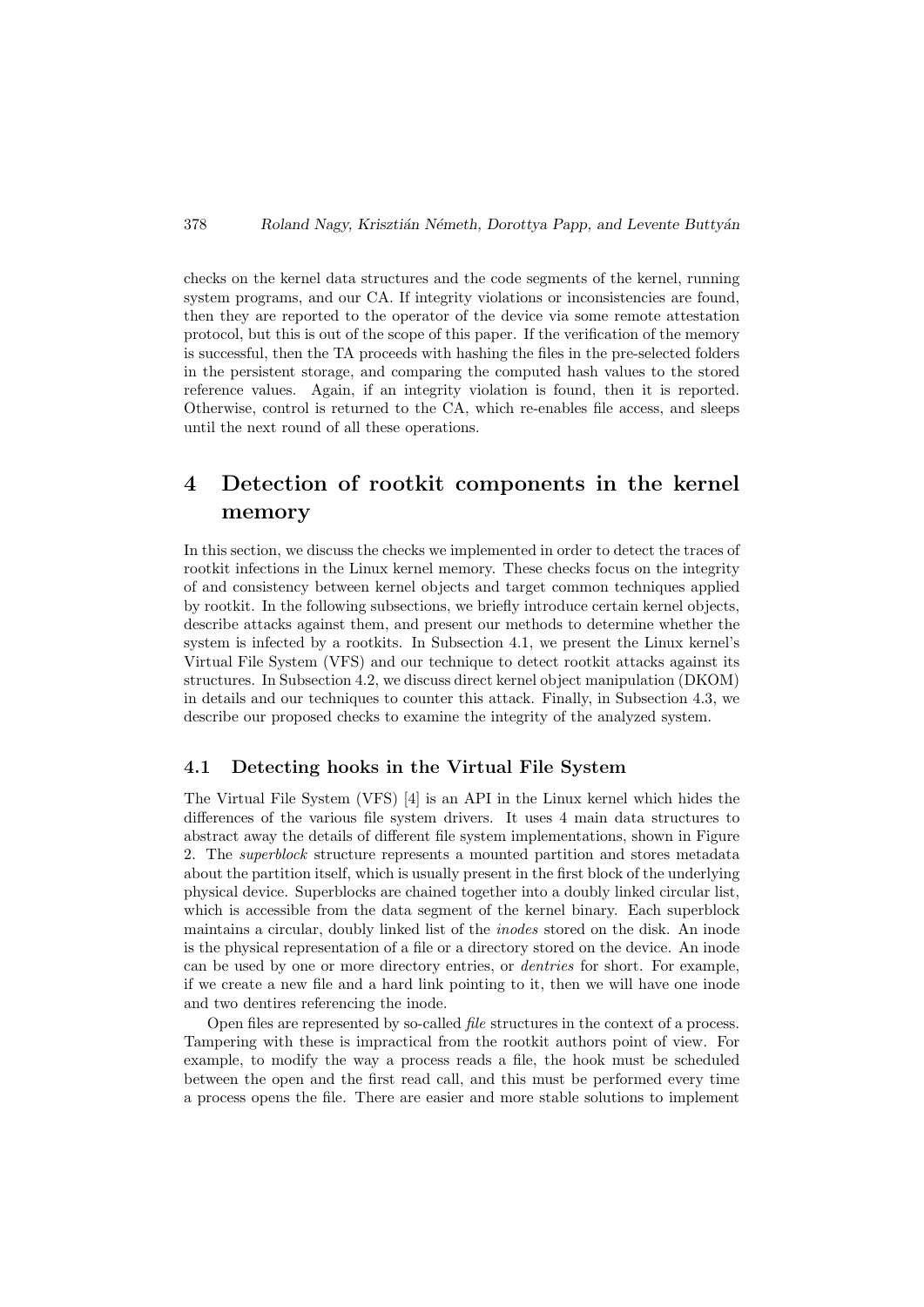

Figure 2: Relationship of VFS objects. White objects are checked, gray ones are ignored by our checks.

this behavior, so we consider files structures out of the scope of our integrity and consistency checks.

At code level, VFS uses so called operation structures which contain function pointers. Each function pointer implements a functionality used by the layers above VFS (e.g. lookup to retrieve the contained dentries in the inode of a directory or get\_inode\_usage to find out how many inodes are used on a partition), where the implementation is provided by the underlying file system drivers. These operation structures appear in all 4 of the previously mentioned structures.

Rootkits often target the operation structures: by hooking certain function pointers, they can alter the results returned by these functions. For example, an attacker can create a Linux kernel module, find the inode corresponding to the /proc directory, and hook the lookup member of its inode\_operations. With a properly designed replacement, attackers can hide their presence by excluding certain process IDs whenever process information is retrieved from /proc.

We perform integrity checks on 7 different operation structures. They cover all the operation structures used by superblocks, inodes, and dentries. For superblocks, we analyze super operations, which implement general file system operations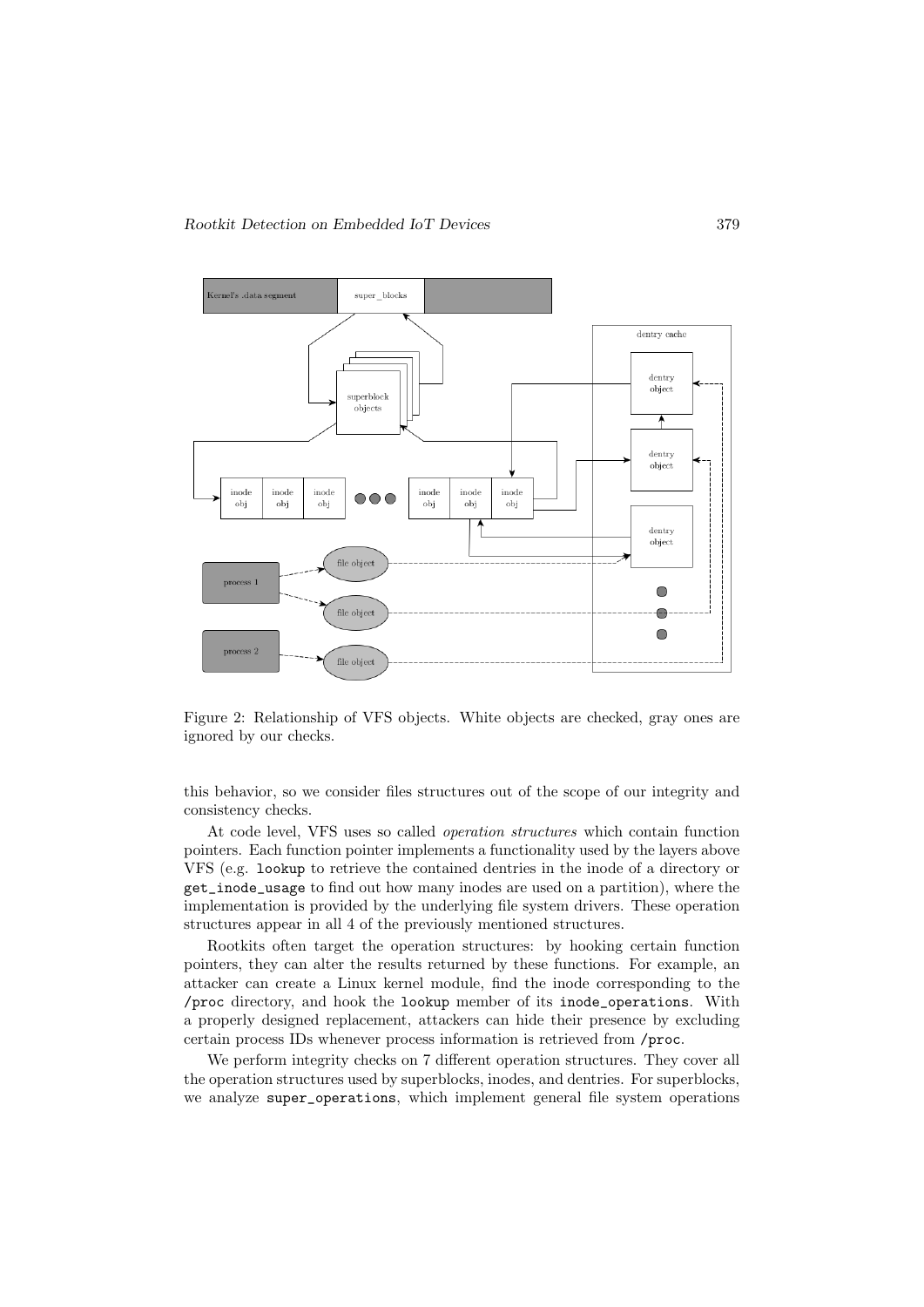(e.g., allocating inodes); dquot\_operations, which handle quota objects on disk; quotactl\_ops, which manage quotas on the file system; and export\_operations, which are operations for the nfs daemon to communicate with file systems. For inodes, we analyze inode\_operations and file\_operations. The former provides operations to manage the inode, including rename, unlink, etc. The latter one contains the file operations assigned to a file structure when a process opens a dentry pointing to this inode. This structure contains function pointers like read, write, flush and many more. For dentries, we check dentry\_operations, which hold directory entry related operations. For example, delete removes the dentry, but the inode remains intact, just in case other dentries use the inode as well.

For each operation structure, we examine the function pointers, and consider one to be hooked if it points outside of the address space where the code segment of the kernel is located. We perform the check recursively, i.e., we inspect every inode of a superblock and every dentry of an inode. Unfortunately, inspecting all superblocks is time consuming, therefore, we only focus on the /proc file system as hooking its inode operations is a common technique to hide rootkit processes.

### 4.2 Detecting hidden tasks

Processes and threads are represented by tasks in the Linux kernel. A task is approximately equivalent to a thread: single-threaded processes consist of a single task, while multi-threaded ones are made up of several tasks sharing the same address space. Each task is represented with the so-called task\_struct structure. In Linux 5.1, there are three data structures which contain all of the existing tasks.

- Task list: All task objects are linked together into a doubly linked circular list. In earlier versions of the kernel, this list was used to populate the /proc file system.
- Task tree: Tasks are also organized into a tree via the relation of creation. When a task creates other tasks, they become its children and they refer to their creator as their parent. The root of this tree is the so called init\_task, the kernel task which starts the init process (the first process in the user space).
- Pid namespace, IDR and the struct pid: Pid stands for process identifier and IDR is the rewritten version of the old ID allocation API. Linux provides pid namespaces as an isolation feature. By default, there is only one such namespace, the initial pid namespace. Each namespace maintains a radix tree<sup>17</sup>, containing pointers to pid structures<sup>18</sup> (struct pid  $\ast$ ). Pid structures contain lists of pointers for the tasks with an equal ID, thread group ID, process group leader or session ID. The Pid namespace is responsible for keeping track of taken pids and for fast access to tasks via their pids<sup>19</sup>. In recent kernel versions, this mechanism populates the /proc directory.

<sup>17</sup>https://lwn.net/Articles/175432/, Last visited: Mar 19, 2021

<sup>18</sup>https://lwn.net/Articles/195627/, Last visited: Mar 19, 2021

<sup>19</sup>https://lore.kernel.org/patchwork/patch/834401/, Last visited: Mar 19, 2021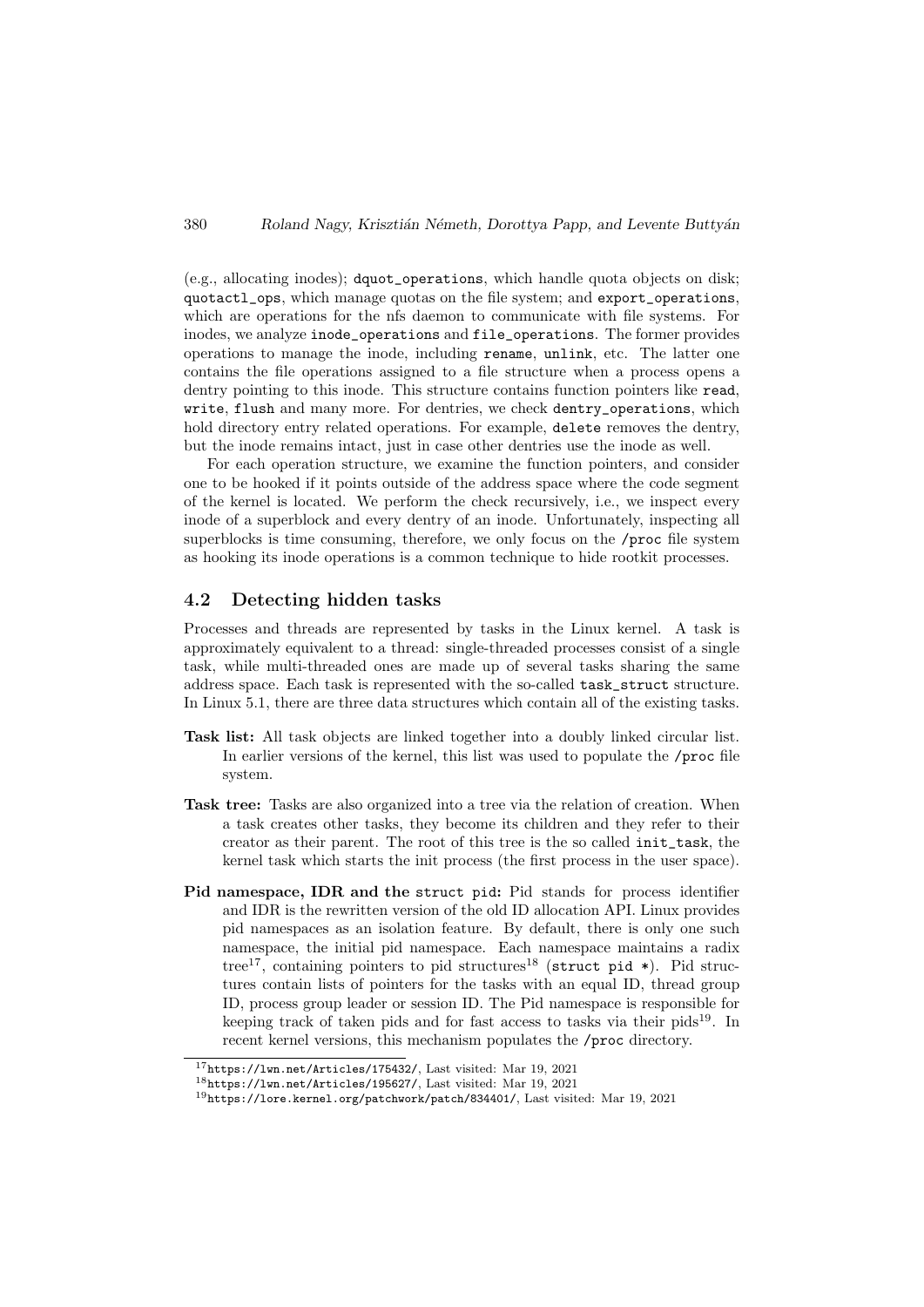Direct kernel object manipulation (DKOM) is a rootkit technique which modifies the data structures traversed by the kernel when asked to retrieve information about tasks. For example, rootkits can use DKOM to hide a process by removing it from the data structure queried for process information. Many rootkits target the task list to hide a backdoor on older systems; the same can be achieved on modern Linux by removing a pid structure from the IDR of the initial pid namespace. DKOM is rarely applied thoroughly, rootkits usually remove processes only from the necessary data structures, thus leaving the kernel memory in an inconsistent state. For example, the Reptile rootkit<sup>20</sup> hides the kernel module implementing its functionality by removing the module from the list used by the kernel to populate /proc/modules. However, it is still visible under /sys/module. Another example is the deadlands rootkit<sup>21</sup>: it is capable of removing a process from the list of tasks and a hash table (used by older kernel versions for fast access of tasks by their pids), but the hidden task can still be found in the task tree.

Our analysis attempts to detect these inconsistencies. We assume that a trivial goal of an attacker is to hide a process from the output of the ps utility. First, in the REE, we execute ps and pass its output to our TA running in the TEE in order to compare it to pid lists we can extract from the REE kernel memory. The pid of ps itself must be excluded from this list because it is not running when we perform our check. Our TA, after checking /proc, iterates through the task list, saves the pid of every task, and then looks for pids present in the list, but missing from the output of ps. If no hidden process is found, the TA performs a depth-first search on the task tree and compares the pid list created in this way with the sample from ps. If no inconsistency is found, the TA performs the same check for the IDR. If it does not find any hidden processes, it tries to determine if there is any process present in any of the mentioned data structures, but missing from any of the others. This is done by taking the union of the three lists and comparing each list to the union.

The most important feature of the kernel is the capability to schedule processes. A task is considered to be *runnable*, if it is not waiting for anything (usually  $I/O$ ) and is not stopped. Runnable tasks ready to be executed are collected in separate data structures; these are called run queues. Run queues are per-CPU data structures, i.e., each CPU has its own run queue, and every run queue wraps subrunqueues implementing the data structures used by the scheduling algorithms. We assume that removing a task from a run queue would make it unschedulable permanently, which is why we include run queues in our consistency check. Our TA collects the pids of all of the tasks found in the data structures of the schedulers and then compares them to the union of pids created earlier. If it finds a task in a run queue which is not present in the union, then the kernel is considered to be compromised.

 $^{20}\rm{https://github.com/f0rb1dd3n/Reptile, Last visited: Sep 18, 2020}$ 

 $^{21}$ https://github.com/majdi/deadlands, Last visited: Sep 18, 2020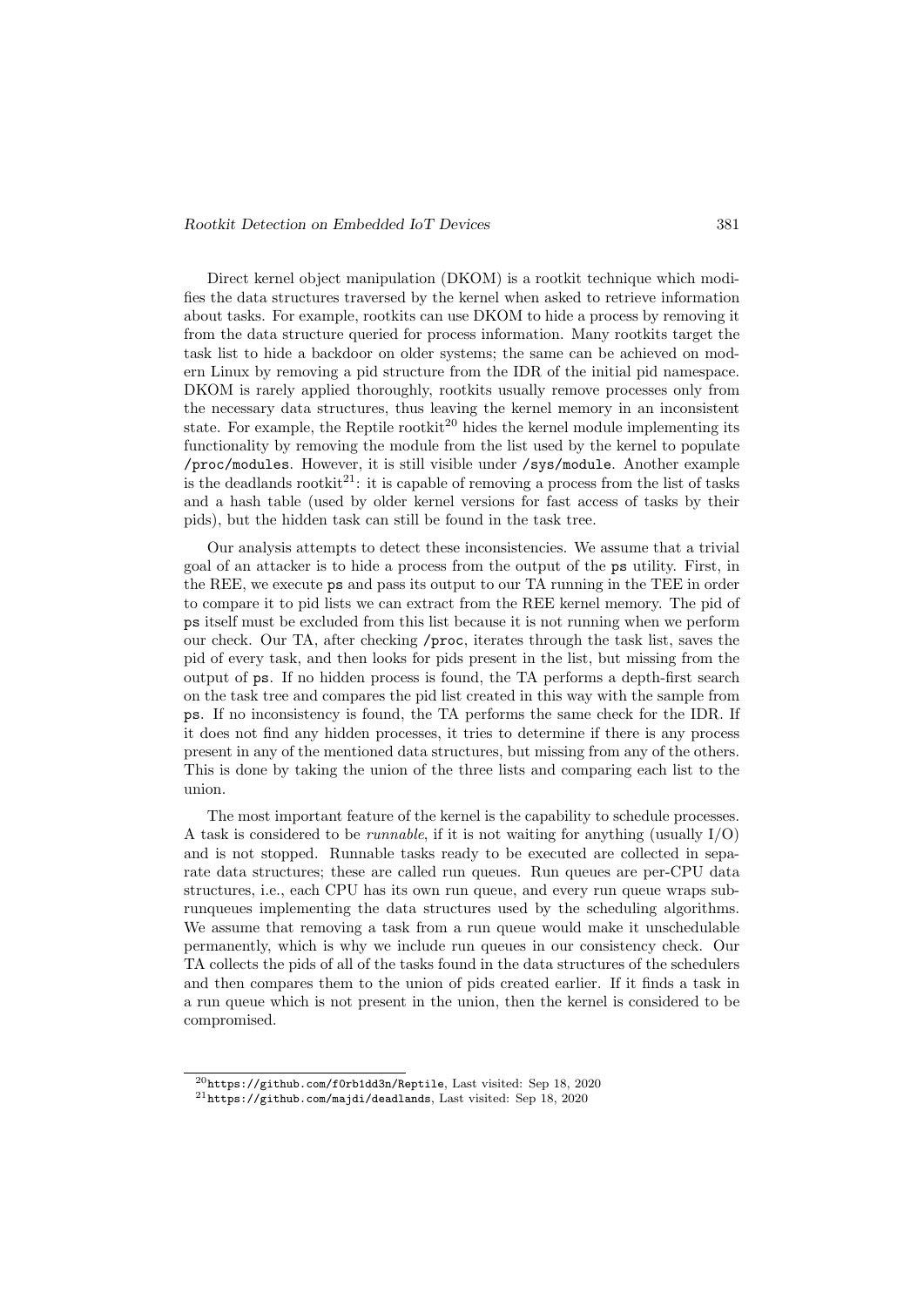### 4.3 Integrity checks

So far, we focused on revealing hidden processes by verifying the integrity of VFS components and by performing consistency checks on task-related data structures. In this subsection, we leave the concept of hidden processes and instead target common rootkit techniques; some of the checks presented here ensure the integrity of the system itself, while others defend our solution from a possible attacker.

First, we must ensure that our CA can be trusted. To this end, the CA is compiled as a static executable (i.e., its binary contains the code for all the used library functions as well). This allows us to protect it against LD PRELOAD hooks, a common rootkit technique applied in the user space. The CA passes its own pid as a parameter to our TA, such that the TA can look for the corresponding task in the kernel memory. Each task has a pointer to a memory map structure, which stores information about the task's memory mappings. From this structure, we can determine the start and the end of the task's code segment, and we can use it to translate the virtual addresses of the process to physical addresses. Via physical addresses, we can access the contents of the memory pages storing the code of the task, and we can compute its hash to check whether the code of the CA has changed. The address translation depends on the system's configuration; in our case, the kernel uses  $4 \text{ Kb}$  pages and  $4$  layers of translation tables<sup>22</sup>.

Next, we check the system call table. System calls are the interface between user space and kernel space. Whenever a user space process needs to perform an operation that is the kernel's responsibility, it invokes the appropriate system call. The system call table is an array of function pointers indexed by the system call number. On the ARM64 architecture, the system call table resides in the .rodata section of the kernel binary, which is marked read-only at boot time. If an attacker can remove the write protection, it is possible to overwrite pointers in the array and alter the kernel's control flow to execute a different implementation of the system call. This is the most popular target of kernel space rootkits. [6]

We were able to remove the write protection using the update\_mapping\_prot function23, changing the last parameter from PAGE\_KERNEL\_RO to PAGE\_KERNEL. Re-enabling the write protection can be done with the same function.

If kernel space randomization is disabled, we are able to retrieve the location of the system call table after the kernel is compiled. With this information and the number of entries in the table, we can easily determine the memory area to check. We do this by creating a hash and comparing it against the one computed on the intact system call table.

Another common technique is *inline hooking*. In this case, the attacker chooses a function to hook and replaces its first few bytes with an unconditional jump instruction and a pointer to the implementation he wishes to execute instead of the original one. The previously mentioned write protection is applied to the kernel's text segment as well, but similarly to the system call table, it can be removed by

 $^{22}$ https://www.kernel.org/doc/html/latest/arm64/memory.html, Last visited: Mar 19, 2021  $^{23}$ https://elixir.bootlin.com/linux/v5.1/source/arch/arm64/mm/mmu.c\#L525, Last visited Sep 18, 2020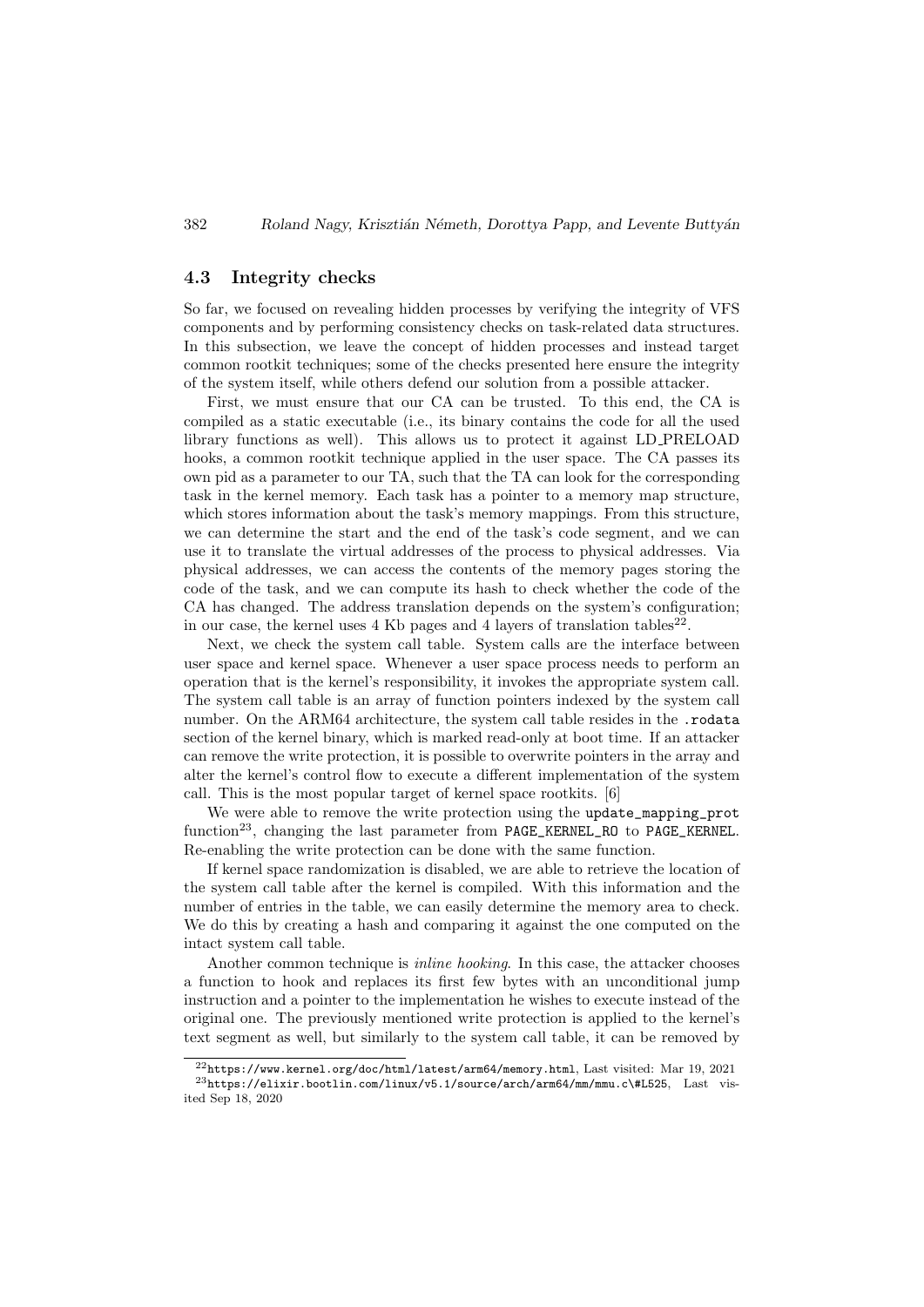calling update\_mapping\_prot on the text segment<sup>24</sup>. We detect inline hooking, by hashing the kernel's entire text segment and comparing the hash value to a reference value. The location and size of the kernel's text segment is determined after the kernel is compiled. Note that this solution does not support self modifying kernel code and kernel address space layout randomization. The very same approach is used to verify the integrity of the text segment of the system processes and our CA running in the REE.

The Linux kernel provides APIs for monitoring file system operations (e.g., fanotify and inotify, which both use the same underlying kernel mechanism, fsnotify). We use fanotify in our CA to ensure that no executable is started while our TA performs our checks. We do this by placing marks at every mount point to make sure the kernel does not allow execution of any files until the CA approves it. While our checks are performed, the CA denies all execution requests. When the checks are completed, the marks are removed and every execution request is approved.

Since we use another kernel functionality and we assume that the kernel is compromised, our TA needs to check if the fanotify marks placed by our CA are intact. Therefore, the CA passes the file descriptor returned by fanotify and the pid of the CA to the TA. The TA then locates the fsnotify group among the open files using the received pid and the file descriptor. This group stores a list to the marks placed. Using the list of marks, the TA checks if all file system partitions accessible from user-space are indeed marked; if this is not the case, then an attack is detected. In order to ensure that the TA is aware of all available partitions, the CA discovers the partitions and saves their in-memory locations to the TA during the init process, right after secure boot, when the system is unlikely to be already compromised. In addition, we extend the VFS checks described in Subsection 4.1 such that the TA also checks if there exist partitions not saved previously. This is needed, because without checking this, the rootkit could create a new partition, which would not be among the saved ones, and hence, the TA would not check if there is a mark on it. By checking that all existing partitions have been saved before, we detect this potential attack too.

### 5 Detection of persistent rootkit components

Rootkits may try to evade our detection mechanisms discussed in Section 4 by ceasing all malicious activities, restoring kernel objects to their clean states and hiding on the file system using persistence mechanisms. Interested readers may find an in-depth discussion of the topic in [23], we only discuss a few techniques here. The most basic way of achieving persistence is using functions provided by the host OS for task automation and scheduling. On Linux distributions, this includes initialization scripts that execute commands automatically upon system boot or launching the shell, and task schedulers, e.g. cron, anacron and at.

 $^\mathrm{24} \texttt{https://elixir.bootlin.com/linux/v5.1/source/arch/arm64/mm/mmu.c\\#L445, \texttt{Last vis-}$ ited: Mar 19, 2021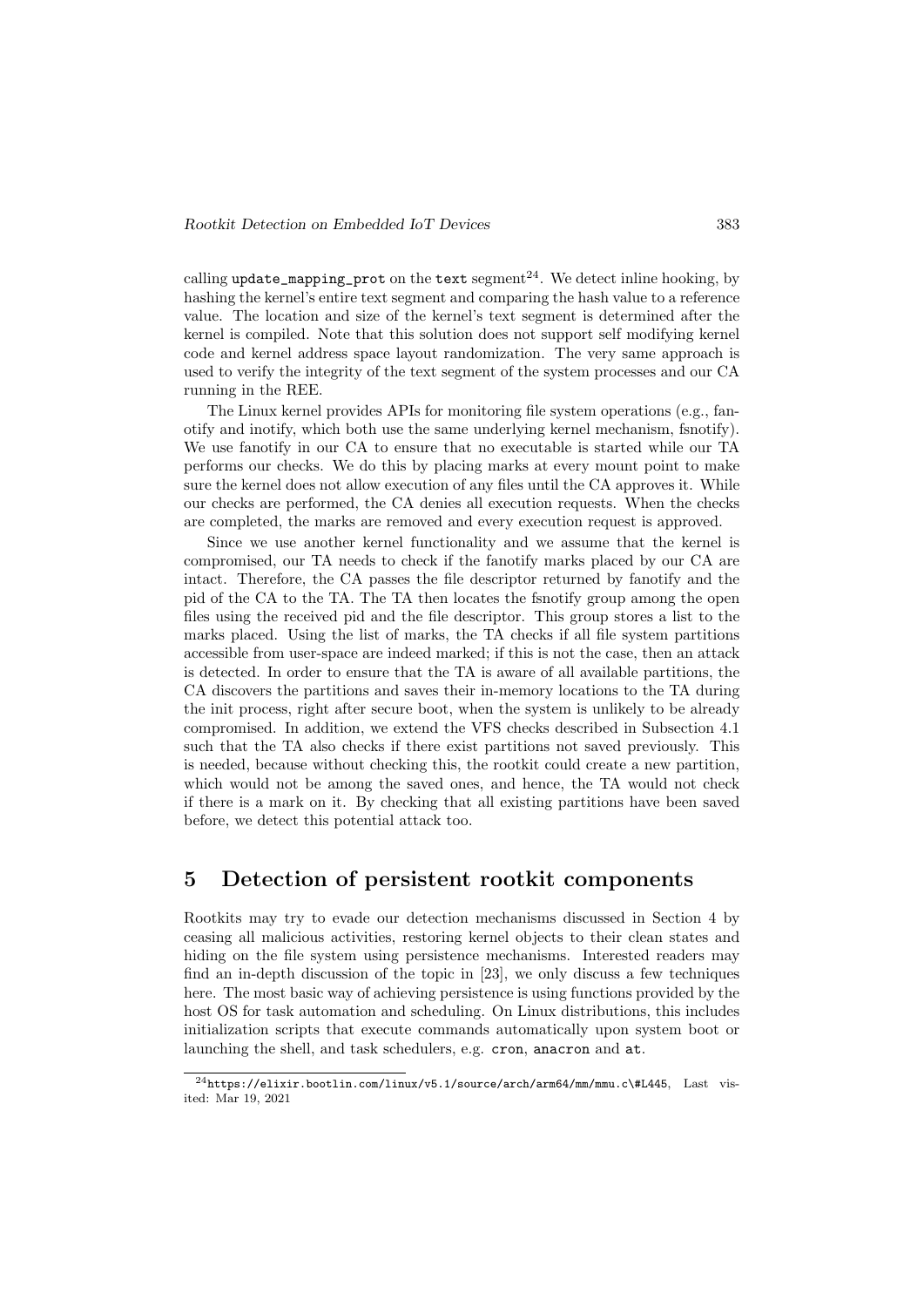Existing software binaries can be easily modified or replaced on the disk by malware, resulting in the malware being executed when the infected binaries are executed. Libraries can be placed and loaded through the dynamic linker, resulting in the backdoored processes executing malicious code without modifying the program binary itself. Kernel modules that load during the boot process are also possible targets for achieving persistence. These persistence mechanisms leave traces which can be revealed by scanning the file system. We note that there are other mechanisms as well, some of which are not detectable from the file system (e.g., modified boot drivers and firmware). Their detection requires different protective measures, like a secure boot implementation.

We detect rootkits trying to evade our memory checks via persistence mechanisms by scanning the file system for integrity violations. We describe the known uninfected state in Subsection 5.1 and present the scanning process in Subsection 5.3. Our detection method assumes a specific structuring of the file system, detailed in Subsection 5.2. The baseline state to compare hashes against is stored in the TEE's trusted storage, the details are discussed in Subsection 5.4.

### 5.1 Design decisions and hashed file system entries

Our approach for detecting the persistent parts of rootkits on the file system is to recursively compute hash values for selected directories. To compile such a list, we originally experimented with parsing the crontab files of the system. Our goal was to extract all file references from the scheduled shell commands and use these results together with scanning a selected set of important directories recursively to reduce running time. We used a static analysis approach based on the source code of the bash command parser and cron's crontab entry parser. It is possible to extract the scheduled commands from the crontab files, however, one must pay attention to the specified environment variables and keep track of which user's permissions and HOME setting will be applied during execution. We built an abstract syntax tree for each command in the crontab file, extracted the possible file paths from the command's parameters (including the invoked command's own file), and expanded all valid paths into absolute paths using the PATH and HOME variables.

However, this approach has serious issues which may result in the target list being incomplete. For example, if the crontab file includes a program which dynamically loads and executes another binary, our static analysis would miss that binary. What is more, our static analysis would need to be able to handle paths which are constructed dynamically (e.g., using loops). In order to overcome this challenge, either a "cron policy" is needed which limits how the users can define scheduled commands or the analysis should be extended with dynamic tools which run the commands in a controlled environment and extract the directories and files accessed during execution.

Another automated approach to constructing the list of file system entries to hash would be to identify all executable files on the file system. However, we cannot identify such files using the x permission flag, because file permissions are easy to change. Recognizing ELF binaries by reading the first few bytes for the magic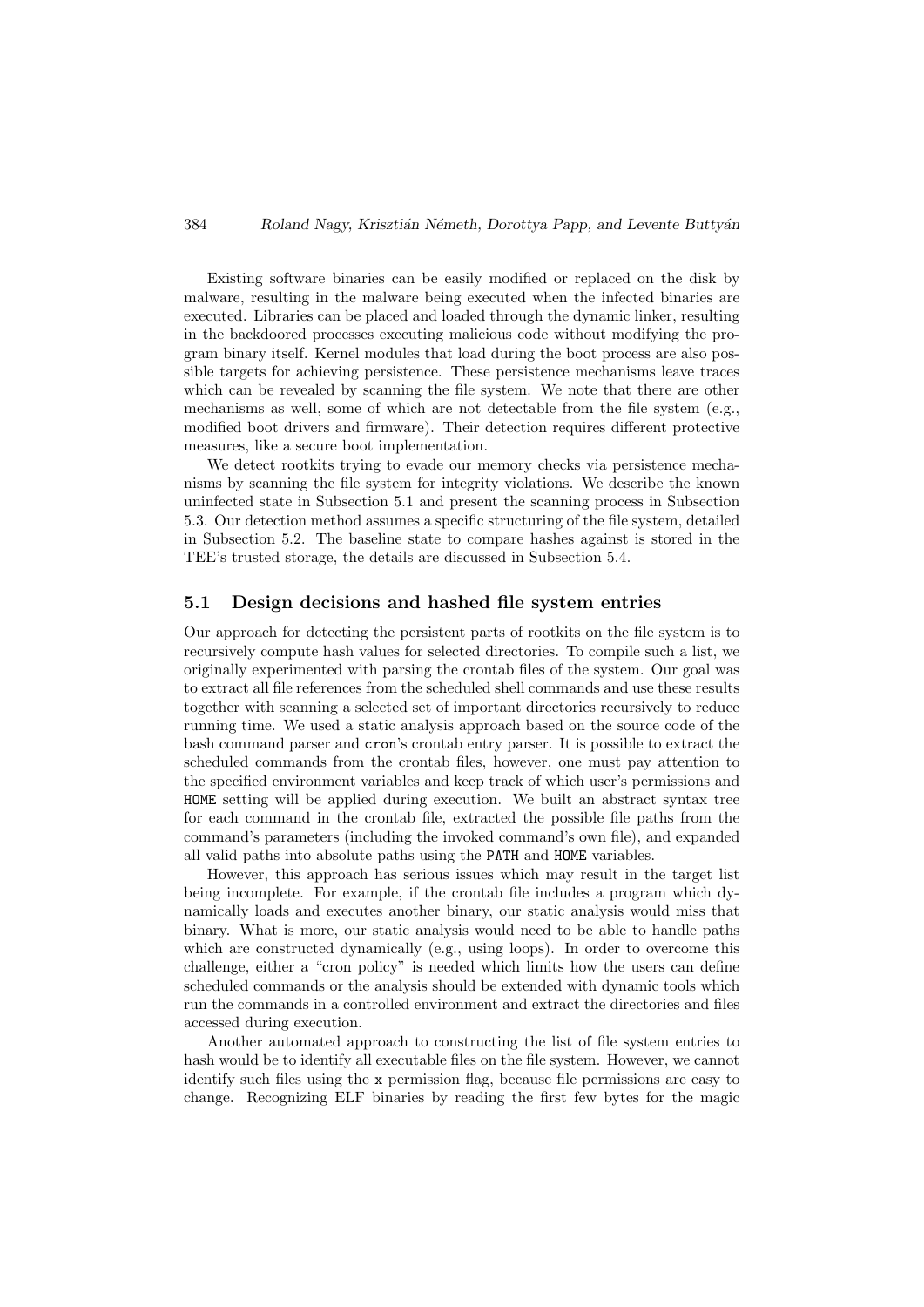value is doable but the device may contain other types of executable files (e.g., script files). Differentiating between script files for different interpreters, such as Python and bash, and simple text files is challenging without executing them.

As our method is designed for embedded IoT devices, we assume a small local file system. Thanks to the small file system, we can expect to perform a thorough scan in a reasonably short amount of time. Therefore, we compiled a general list of file entries to hash which consists of many of the well-known top-level Linux directories, like /bin, /lib and /etc. There are directories with highly volatile contents, such as /tmp, /var and /dev, which we do not include in our scanning process. We do not rely on the common and default locations and naming schemes of the persistent components of known rootkits. We also do not rely on any malware signature databases, only on our own reference hashes. This way, we could potentially detect previously undiscovered rootkits, and are prepared for ones that randomize the names and locations of their components.

### 5.2 Recommended file system structuring

We now discuss a few basic structuring practices regarding the file systems mounted on the device which serve to greatly reduce the false positive rate of the file system scans. Our detection of persistent rootkit components on the disk was designed with the assumption that the device adheres to these practices.

As we use hashing to detect inconsistencies, it is necessary to separate the mounts containing static, unchanging files like program binaries and linked libraries from the ones containing dynamic, often-changing ones, such as log files. It is recommended to add the noexec flag to every mount apart from the root file system, which should be the one containing all programs and scripts executed during normal operation.

For files that change during runtime and cannot be moved from the root file system, we provide the option to be excluded from the hashing process. We recommend to use this option only for non-executable files for the following reason. Even if rootkits infect these files to achieve persistence, they must also stop their execution to evade our checks. Therefore, they need another component to execute the files in which they hide to re-infect the system. If the file in which rootkits hide is never executed, the rootkit cannot re-infect the system using this evasion method.

### 5.3 The hashing process

The hashing process is performed entirely in the Trusted Execution Environment (TEE). We take a predefined list of directories and/or file paths to be hashed and create a hashing context for each entry. In the case of directories, we recursively read the contents of all files from all subdirectories, and load them into the hashing context. We produce a single SHA-256 digest for every individual entry in the target list, as shown in Figure 3. The list of paths to be hashed is shuffled before each new scan to provide a degree of unpredictability to the hashing order; this serves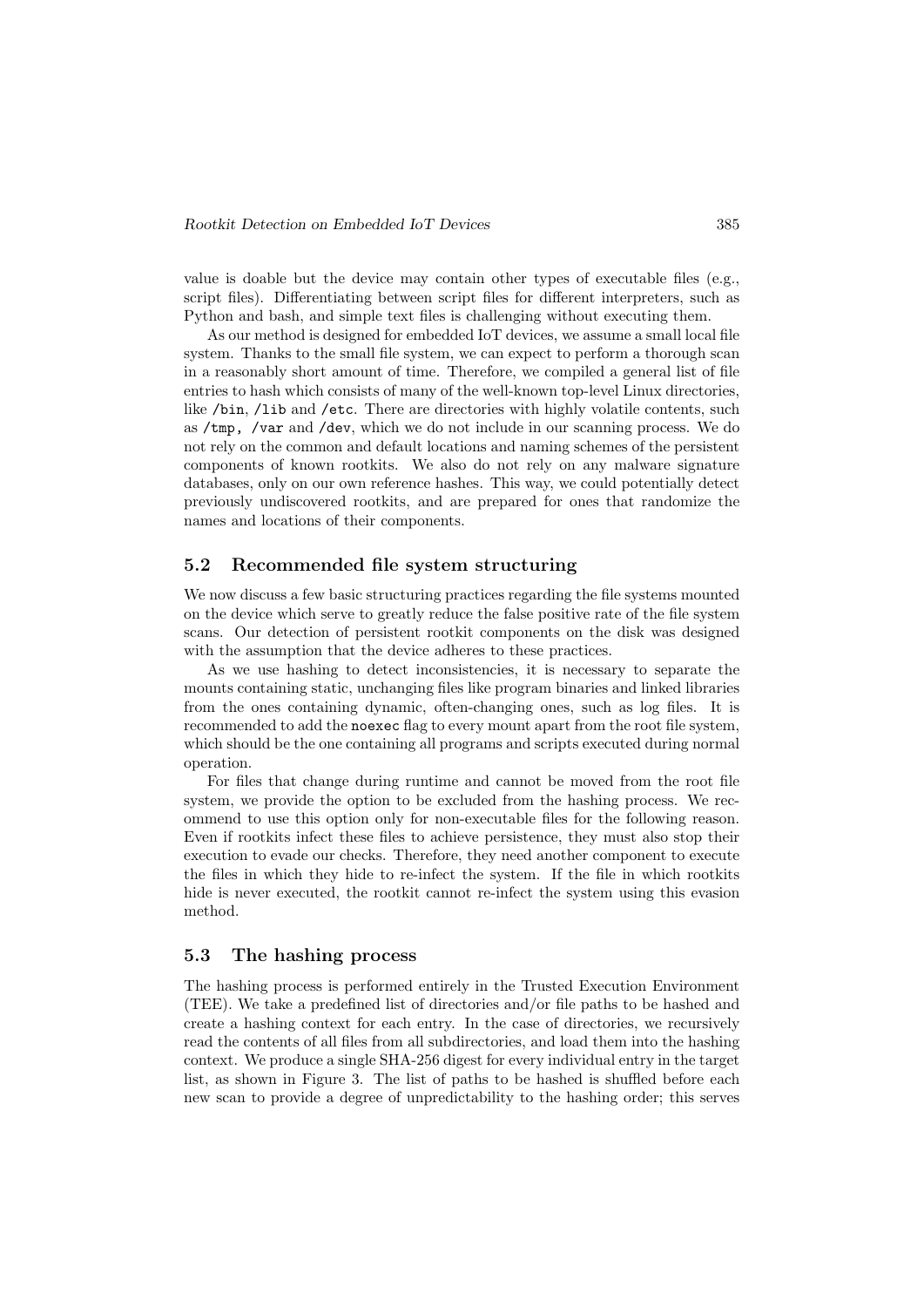

Figure 3: Each entry in the list of targets consists of an absolute path, a flag to indicate whether to traverse the subdirectories recursively or not, and a list of files to exclude from the hashing. For each target entry, a single SHA-256 digest is generated. If the recursive flag is set to false, only the files in the top level directory are calculated into the hash. If it is set to true, all subdirectories are recursively parsed until the maximum file path length of Linux, and all files not explicitly excluded are calculated into the hash.

as a secondary hardening technique against timing window attacks, supplementing the use of the fanotify API (see end of Subsection 4.3). This does not affect the digests themselves, since the order in which we read files inside directories remains unchanged.

The reference hashes to which we compare the computed ones are initialized on first launch, based on the state of the file system at that moment, and are placed into the TEE's trusted storage to protect them from tampering. Ideally, this first launch should occur before putting the target system into active use, but after the environment has been configured and all files necessary for operation have been written to the disk. The stored reference hashes become outdated after a system update or reconfiguration, and have to be replaced. In this paper, we do not discuss how this update can be solved, but an automated solution for this problem is part of our future plans.

The reference hashes are loaded from the trusted storage and compared to the computed hashes. Targets with mismatching hashes are noted and should be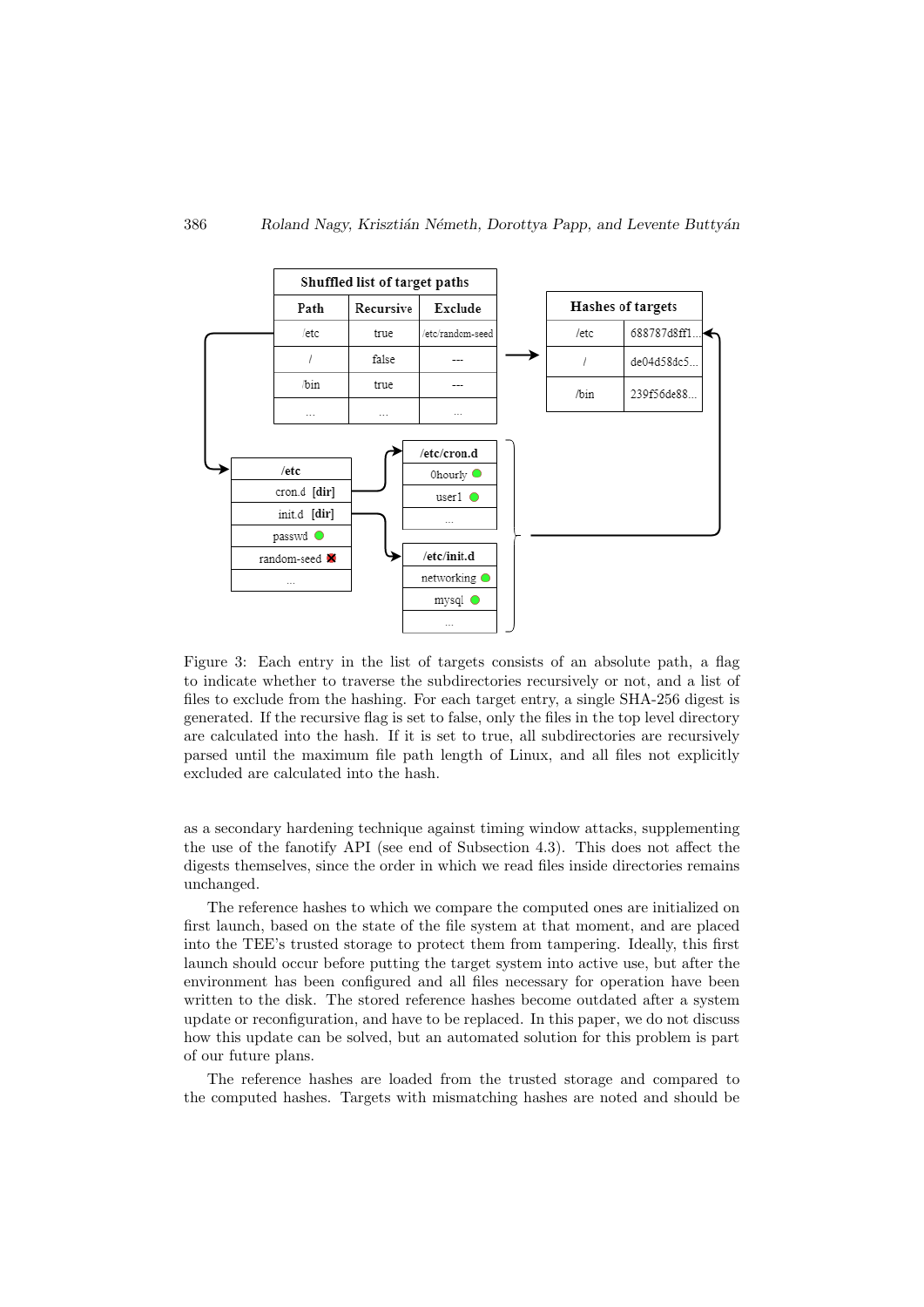examined further by the operators. It is recommended to keep a full reference hash set based on the initial state of the storage in order to find the exact cause of the mismatch. Pin-pointing mismatching locations would require keeping a 32 byte hash on the trusted storage for every entity present on the file system. This approach, however, requires much storage space, which is a drawback in the case of IoT devices, as they are often equipped with only a small flash memory for storage. As a result, a trade-off must be made between the amount of storage available and the precision with which mismatching locations can be identified.

### 5.4 Using the TEE's trusted storage

In this subsection, we briefly discuss a few important features of the TEE's trusted storage API that are necessary for protecting the authenticity and integrity of our reference hashes. It is important to mention that according to the specification of the trusted storage API [13], a single, designated Trusted Storage Space is provided for each trusted application. As a result, our stored reference hashes are accessible only by authorized TAs running on the same device in the same TEE as when the data was created.

The inner workings of the trusted storage are highly dependent on the TEE implementation, and it may not be entirely separated from the REE file system. Consequently, file modifications from a root privileged user account could be a valid concern. The trusted storage is expected to provide confidentiality and authenticity through the use of authenticated encryption. This protects our reference hashes against targeted modification and replay attacks. For additional protection and separation from the REE file system, the reference files can be stored on a Replay Protected Memory Block (RPMB) partition<sup>25</sup>.

The attacker could attempt to delete the reference hashes from the trusted storage, because if this file cannot be found, we assume that our detection method is in the initialization phase and file hashes are computed. According to the specification, the trusted storage is protected from such attacks because a stored object should not be accessible from outside the TA that created it. How this functionality is achieved in practice is, again, highly dependent on the TEE implementation. In our chosen implementation (see next section), the TEE recognizes the data corruption and generates an alert.

### 6 Implementation details

We use the Open Portable Trusted Execution Environment<sup>26</sup> (OP-TEE) as the trusted execution environment. It was initially developed by ST-Ericsson and currently owned and maintained by Linaro. Our implementation uses version 3.6.

Besides the TEE itself, which is essentially a minimal OS running in the Secure World, OP-TEE consists of Normal World components as well: Linaro has its

 $^{25}$ https://1wn.net/Articles/682276/, Last visited: Sep 18, 2020

 $^{26}$ https://www.op-tee.org, Last visited: Sep 20, 2020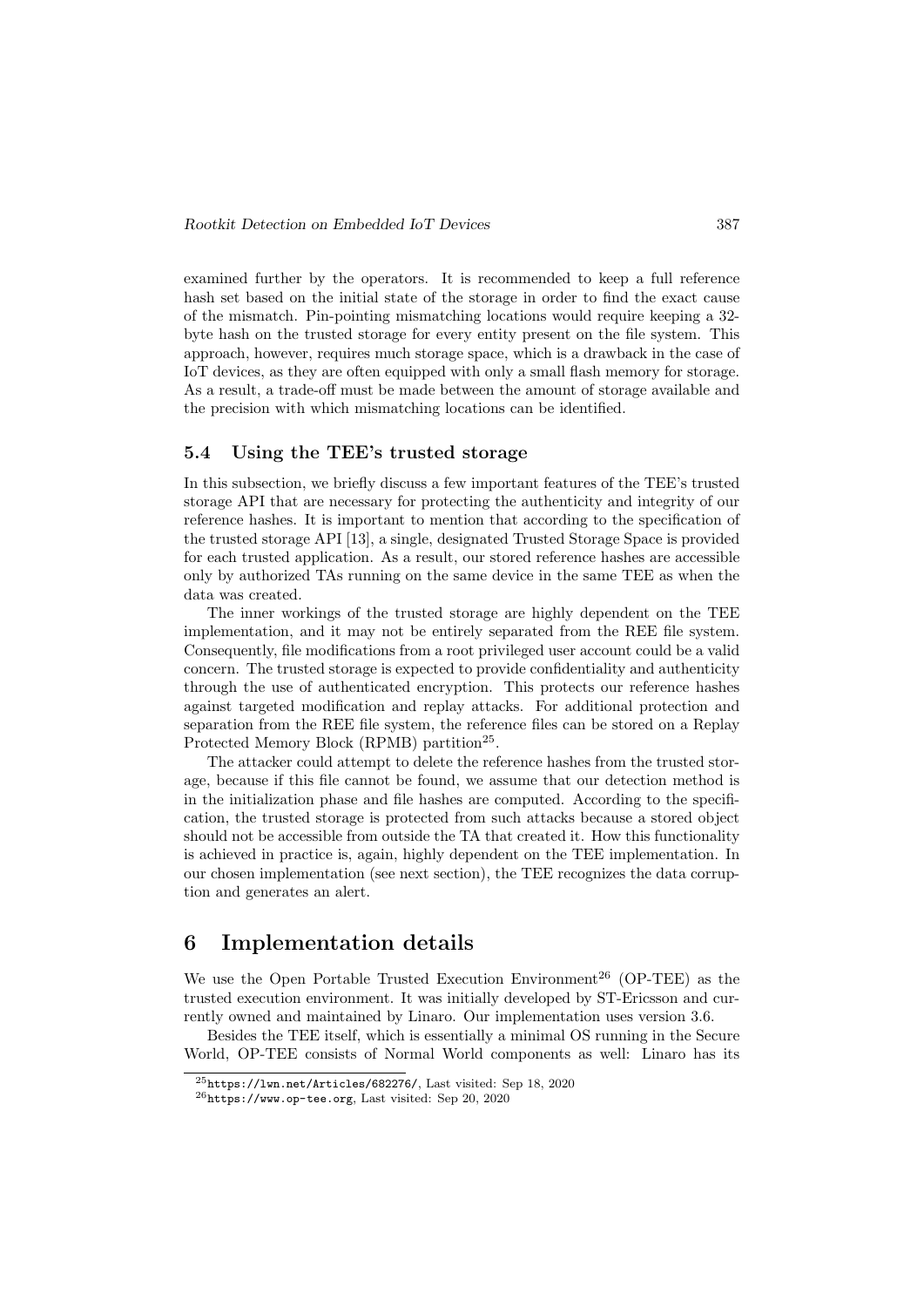own fork of the Linux kernel, which includes an OP-TEE driver. This driver is responsible for shared memory allocation between the two worlds and provides the RPC functionality through which the CA and TA can communicate. The driver exposes its functionality to the user space via a block device. However, in order to increase usability, the driver also has a counterpart in the user space, a daemon called tee-supplicant. OP-TEE-related library calls are handled by this daemon which communicates with the driver using ioctl. This is a bidirectional channel, meaning that the driver is also capable of requesting operations from the daemon.

There is also a method for extending the functionality of the OP-TEE kernel: pseudo-trusted applications (PTAs). These applications must be compiled into the OP-TEE OS and they are capable of exposing core functionality to TAs or CAs. We used this feature to implement functionality necessary for accessing non-secure memory, which is otherwise forbidden for TAs. We discuss how we read REE memory and files via PTAs from the TEE in Subsections 6.1 and 6.2, respectively, and describe the checks we implemented in order to protect the REE components of OP-TEE in Subsection 6.3.

### 6.1 Normal World memory API

To be able to read the memory of the REE kernel, we had to instruct the memory management unit of the OP-TEE OS to map the physical memory range where the Linux kernel resides. We determined this range from the boot log and modified core\_mmu.c to register it as non-secure RAM. This makes it accessible in the context of the TEE, but TAs cannot read it due to address translation issues. The Normal and Secure Worlds are using two distinct address spaces, which means that if we take the address of a Linux kernel object, OP-TEE will not be able to process it. We solved this issue by translating Normal World addresses to physical address, and back to Secure World virtual addresses. Fortunately, OP-TEE provides us with tools to accomplish the latter task, so we only needed to implement the former one. The Linux kernel uses a macro called \_\_virt\_to\_phys\_nodebug, which can be unfolded into three other macros, which in turn are also unfolded into other macros. All in all, we implemented 30 macros based on \_\_virt\_to\_phys\_nodebug to be able to translate Normal World virtual addresses to physical addresses. The Normal World virtual addresses are obtained from the System.map file of the compiled kernel, except for runqueues. Since they are not intended to be used by any kernel module, we had to implement a patch to dump these addresses into the boot log, and then we hard coded them into our TA.

In order to access the physical memory in which the Linux kernel resides, we implemented a PTA. The PTA implements the following interface:

read mem This function expects two parameters, a memory region to copy data into and a physical address to copy data from. It translates the address to a Secure World virtual address, and after performing the necessary checks, it populates the buffer with the requested amount of data.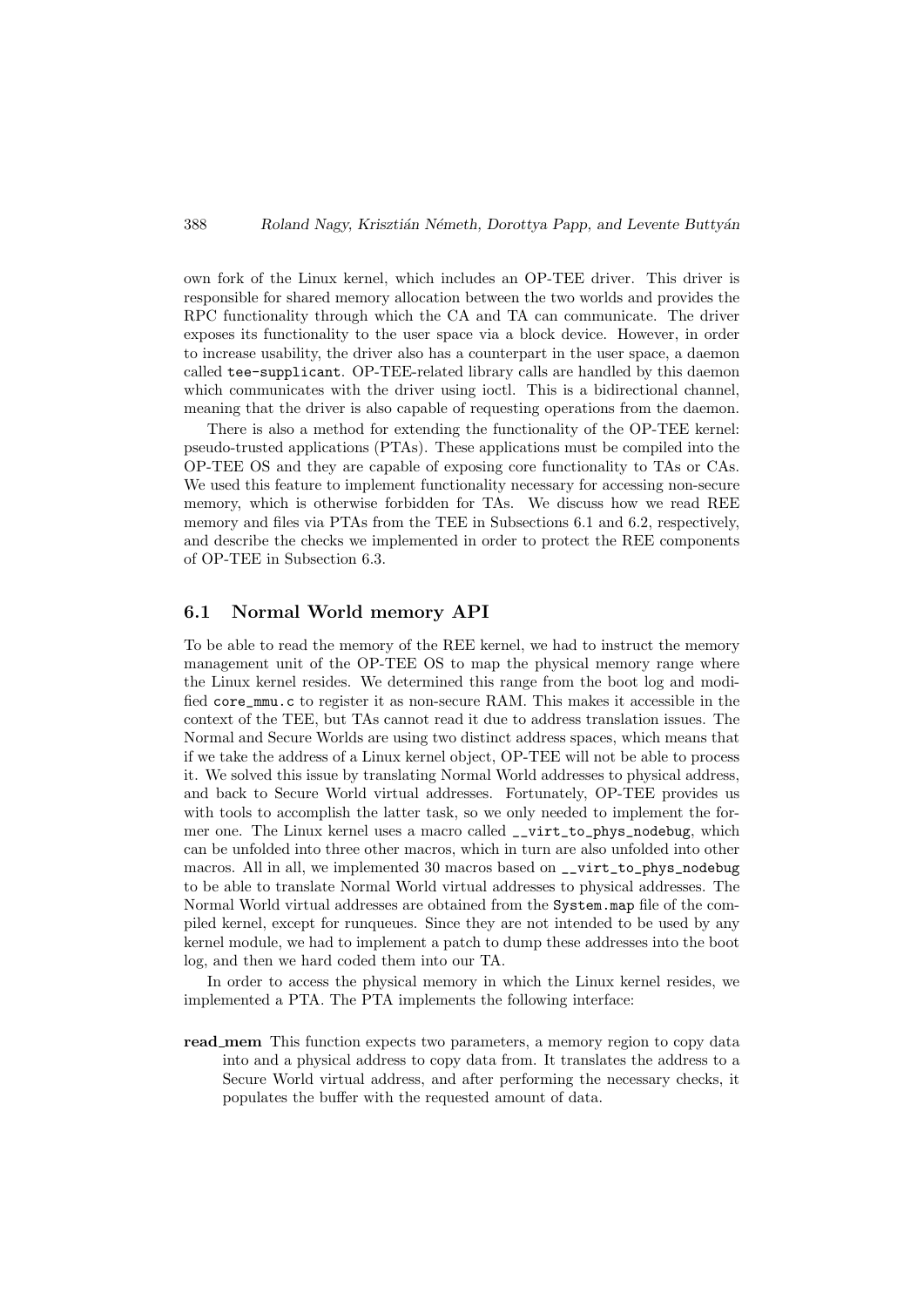hash mem This function is used to create a hash from non-contiguous REE memory ranges. It expects an array of phys\_mem\_range structures (containing a pointer to a memory region and a size), and a buffer where to store the created hash. It initializes a hash context, iterates through the array of physical memory ranges, translates the addresses back to virtual addresses and feeds the specified regions to the hash function. When it is done, it copies the produced hash into the output buffer. We chose the SHA-256 hash function and OP-TEE OS is configured to use the libtomcrypt library<sup>27</sup> by default.

### 6.2 Normal World file API

OP-TEE does not provide access to the REE file system by default. However, we noticed that OP-TEE's trusted storage stores encrypted data on that file system, hence we suspected that there must be a way to access the REE file system from OP-TEE. After digging the source code, we discovered that the tee-supplicant daemon can be instructed via RPC calls to perform REE file operations. However, the set of RPC functions available to perform file operations were not written for general purposes, but they were designed specifically for the trusted storage. As a result, to be able to pass arbitrary filenames as parameters, we had to modify the open and opendir functions. Function readdir also had to be modified due to a bug we discovered. Our pull request with the fix is merged already<sup>28</sup>, but it is only included in the 3.10 release. We modified the previously mentioned functions by making copies of them in our PTA and applying the necessary changes to the copies. In addition, as the root of the trusted storage is /data/tee/ and filenames are prefixed with this string in tee-supplicant, the PTA expects absolute filenames and prefixes them with ../.. before passing them to open and opendir. The PTA implements the following interface:

- hash file This function expects a filename as a string and a buffer to store the computed hash in. It opens the requested file (if exists), reads its content by 4096 bytes and passes these blocks to a hash function. When the end of the file is reached, it finalizes the hash and copies it into the output buffer.
- hash\_dir This function takes four parameters: a directory name, an output buffer, an integer to indicate if we want to hash recursively (0 for false, 1 for true) and a pointer to a null-terminated array of strings. It creates a hash context, opens the specified directory (if exists) and reads its content. For every entry, we check the blacklist first (to avoid hashing files with changing content, e.g. /etc/random-seed). If the entry is not on the blacklist, we try to determine if it is a regular file or a directory. Since we have no stat-like primitive, we do this by invoking opendir. If opendir fails, we have a file, otherwise, a directory. For files, we do the same as above: read the file by blocks and

<sup>27</sup>https://optee.readthedocs.io/en/latest/architecture/crypto.html, Last visited: Sep 18, 2020

 $^{28}$ https://github.com/OP-TEE/optee\\_os/pull/3962. Last visited: Sep 18, 2020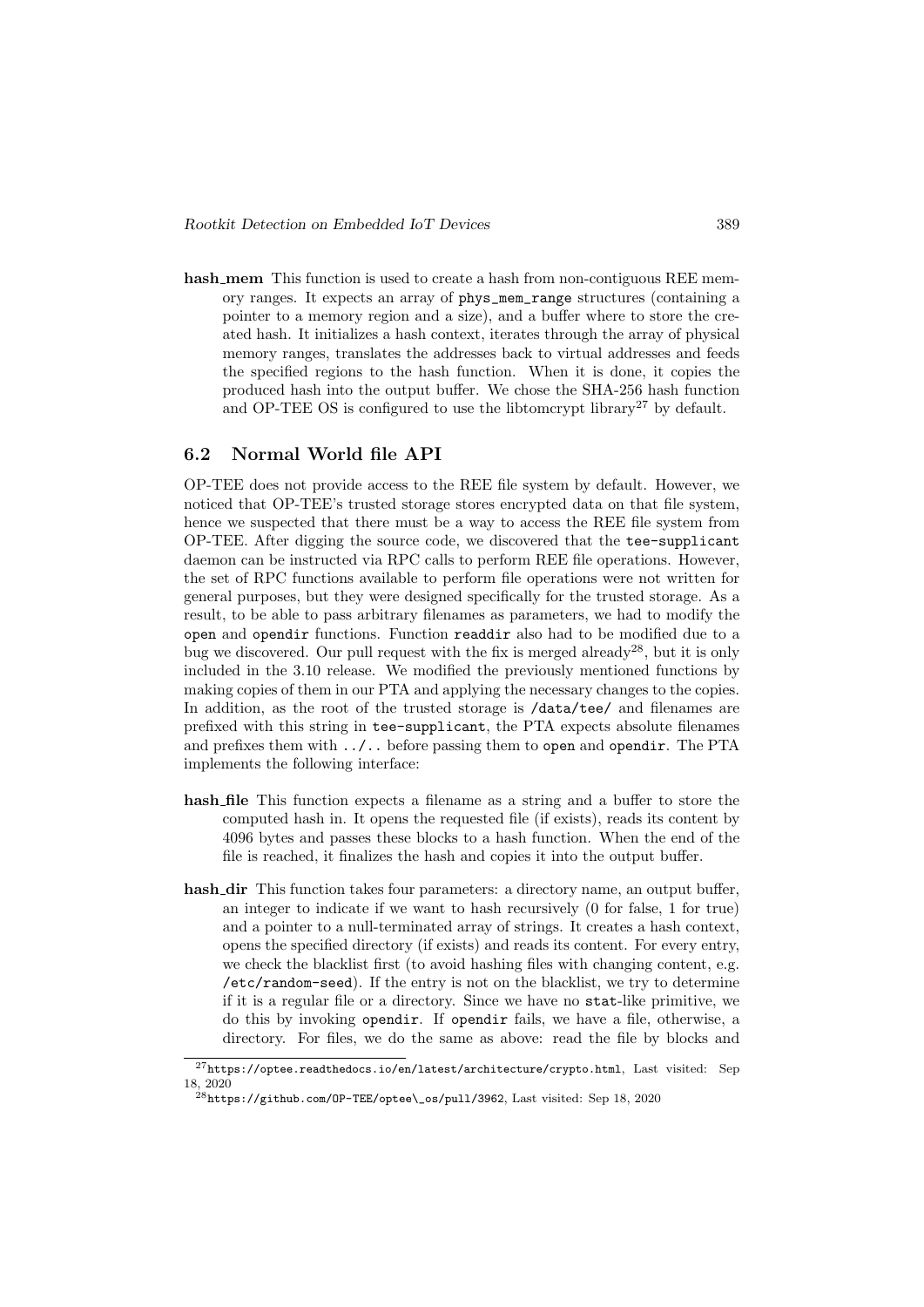feed every block to the hash function. If the entry is a directory and we hash recursively, then the function calls itself recursively on the entry. Otherwise, the entry is skipped. Finally, the hash is copied to the output buffer. We use the SHA-256 hash function from the libtomcrypt library.

In order to ensure the proper functioning of the above described PTA, we had to apply two patches to the tee-supplicant daemon. First, we had to give it root privileges, otherwise it cannot read certain files. Second, tee-supplicant's readdir handles certain directories improperly: if a directory only stores hidden files, it is considered to be empty. From the aspect of our persistence checks, this behavior can be fatal, so we had to patch the appropriate function to only skip ., .. and .nfs\* (these files are created by an NFS server, when an open file is deleted).

### 6.3 Verification of OP-TEE specific components

As we do not trust software components in the REE, but our implementation relies on using OP-TEE's Normal World components, we needed to ensure the integrity of them. For OP-TEE's Linux driver, we did not need to implement any additional checks, because it is compiled as a part of the kernel, so its integrity is verified when our TA checks the integrity of the kernel code. The daemon tee-supplicant, however, had to be slightly modified before we applied the same technique as we used for checking the integrity of our CA. First, we built it as a static binary. Next, we had to ensure that the pages containing the code of the daemon are present in the memory, and not swapped out. We implemented a Linux driver to create an entry under /proc. If pids are written to it, it looks for the corresponding task, and if it is a thread of tee-supplicant, it generates a page fault for every page of its code segment. With these preparations, we can apply the same check on tee-supplicant as we did on the CA, except that we compute the hash of every task, if it has the proper name (tee-supplicant). This check is executed right after we check the code of our CA. We could extend this kind of integrity check to other tasks as well, as described in Subsection 4.3, however, our implementation currently verifies only the tee-supplicant daemon and the CA.

### 7 Evaluation

We evaluated our implemented method on different types of rootkits. Our results in detecting kernel space rootkits are presented in Subsection 7.1. In Subsection 7.2, we present the results of detecting a custom rootkit's persistent components. The performance of our implementation is presented in Subsection 7.3.

#### 7.1 Detecting different rootkits in kernel memory

In order to test our rootkit detection method, we wrote multiple kernel space rootkits. We also wanted to test it against real kernel space rootkits found in the wild,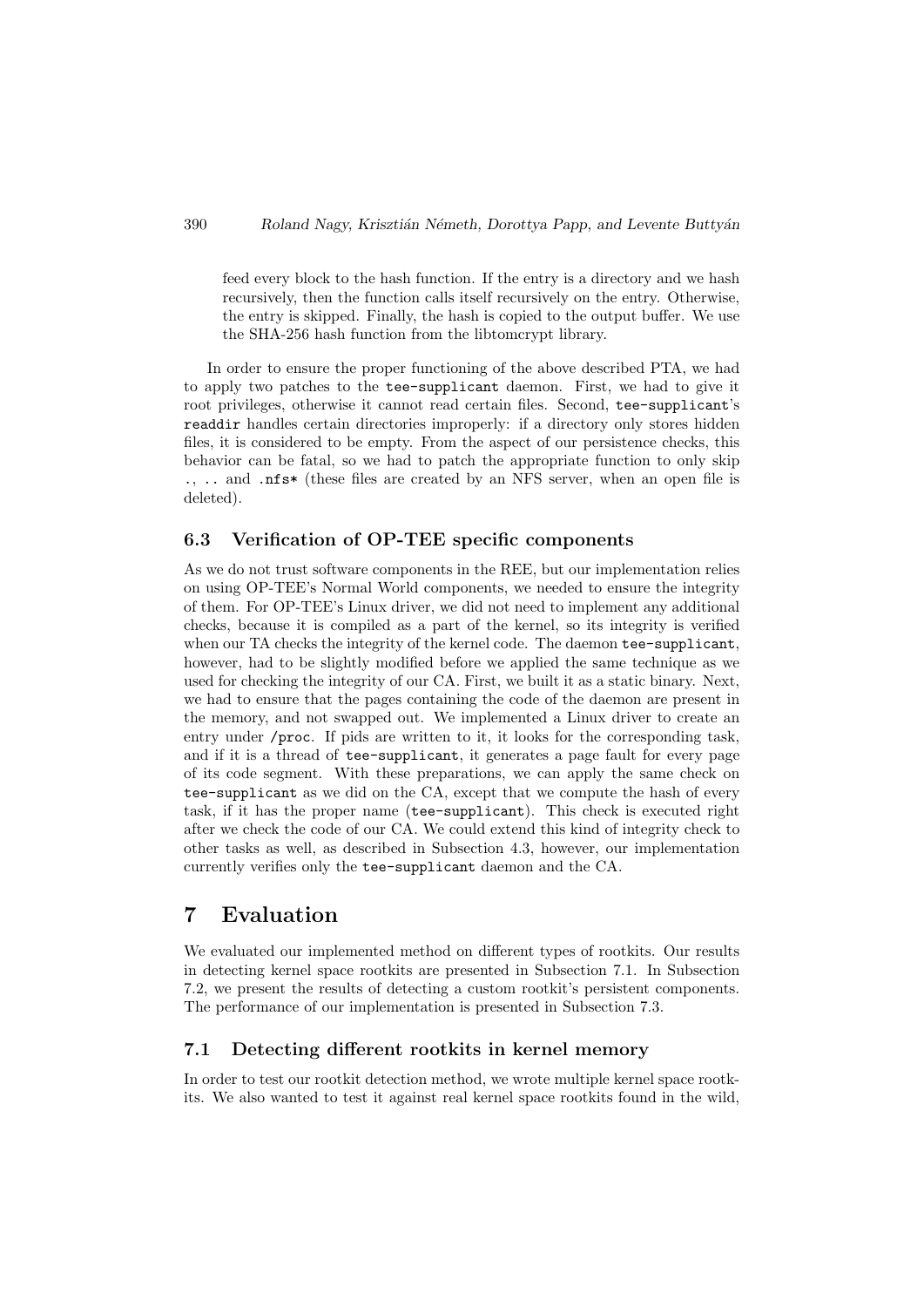but we were unable to find any that would work in our environment (the ones we found on github were written for older kernels or different architectures). However, we did manage to make user space rootkits work in our environment. In this subsection, we will describe these rootkits and the way our method was capable of detecting them.

- Syscall hook: This test rootkit was implemented as a Linux kernel module. When it is loaded, it disables the write protection of the kernel's .rodata segment and replaces one of the function pointers in the system call table. Finally, it reenables the write protection. On unload, it restores the modified pointer. We are capable of detecting the corruption of the system call table by comparing the freshly computed hash to one created from the intact table.
- Inline hook: This rootkit is similar to the previous one: in this case, we remove the write protection of the text segment of the kernel and tamper with the first few bytes of a chosen function, then restore it on unload. Again, this modification will change the hash of the text segment, and comparing it with the original one will reveal the presence of the rootkit.
- DKOM I: This rootkit creates a backdoor process and attempts to hide it via removing it from the initial pid namespace's IDR. For a regular ps, the backdoor process is invisible, however it is possible to connect to it. Our solution detects the backdoor because it was not removed from the list of all the tasks, but it was missing from the output of ps.
- DKOM II: In this test, we extended the functionality of the previous rootkit: we remove the backdoor process from the task list and the task tree as well, thus, our solution's only chance is to find it in any of the run queues. At this point, detection success depends on the rootkit's payload. In our case, it was a bind shell, which spends little time in run queues; it mostly waits, therefore, it is in wait queues. As currently our implemnentation does not check wait queues (the issue of wait queues will be explained in Section 8), we did not detect this rootkit. However, if the payload had been a computationally intensive task, such as a cryptocurrency miner, it would probably have been detected.
- A HORSEPILL variant: HORSEPILL [19] is a ramdisk-based rootkit, which exploits namespaces. It infects klibc, a minimal library used in the early user space. It hides a process by creating a new pid namespace and executes systemd in this namespace. Normally, it would not be possible to see kernel threads with this setup, but HORSEPILL has a workaround to fake these in the freshly created namespace. Unfortunately, HORSEPILL is not compatible with our test environment, as we use a different init system, we do not use klibc, and we do not assemble ramdisks on the system like personal computers usually do. However, we were able to port the idea behind HORSEPILL to work in our environment. In our case, the ramdisk is assembled by Buil- $\text{droot}^{29}$ , and starting the init process happens as follows: First, the Linux

 $^{29}$ https://buildroot.org/, Last visited: Sep 18, 2020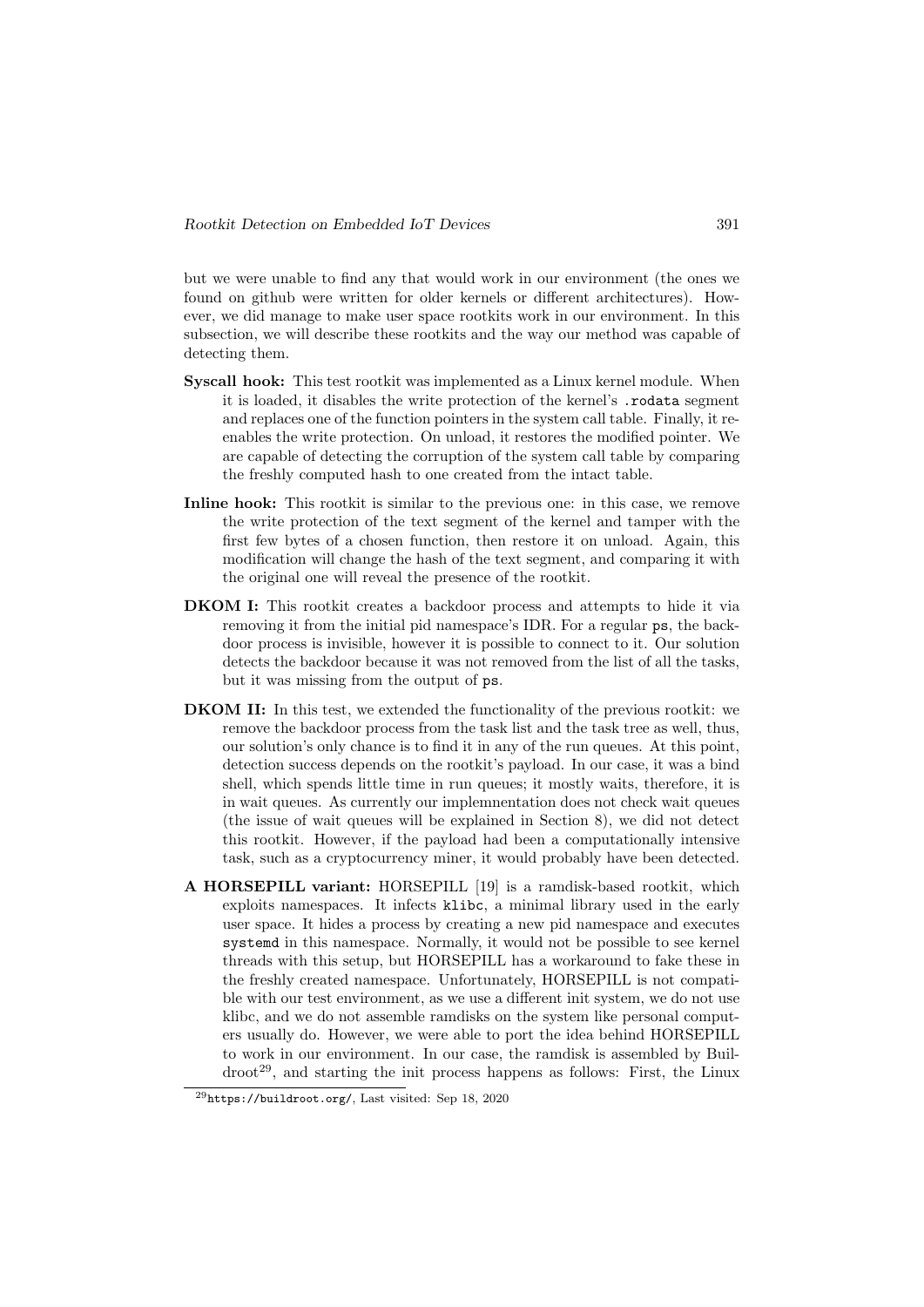kernel calls /init, a minimal shell script, and sets the 3 default file descriptors to /dev/console. Then, it invokes /sbin/init, which is a symlink to busybox30. We managed to start our HORSEPILL variant by replacing the symbolic link to another binary. This binary clones two new threads and executes the original init and our backdoor in them. Busybox is executed in a new pid namespace to hide the backdoor from the rest of the system. Our implementation lacks HORSEPILL's feature of faking kernel threads, therefore, they appear as hidden processes to our detection solution, much like the backdoor process. Originally, HORSEPILL fakes kernel threads by collecting their names, creating new processes in the namespace of init, and renaming them to the names of the kernel threads. The output of our detection mechanism would be the same in this case: we would find the original ones and the backdoor.

BEURK: BEURK is a userspace rootkit, the name stands for Beurk Experimental Unix RootKit. It exploits the linker's capability to load a library into the address space of a process before everything else, thus, it can hook certain library calls. It creates a backdoor when the accept function is called and certain conditions are met (local port matches its configuration, remote port is in range specified in its configuration). The created process is hidden from every other process, except its children. This is achieved by hooking the readdir and readdir64 functions, which are wrappers around the getdents and getdents64 system calls, respectively. When they are called on /proc, if the next entry is the pid of the backdoor, then it is skipped. We were able to detect the presence of the BEURK backdoor because it is missing from the output of ps, but present in the task list.

### 7.2 Detecting persistent components

In order to illustrate how our solution can detect the persistent components of rootkits, we created a proof of concept demonstration based on a potential vulnerability in an earlier version of our rootkit detection approach. Before we decided to use fanotify to prevent executables from starting during our checking process executed by our TA, we experimented with a technique that a sophisticated rootkit could use to avoid detection and stay persistent even after both the kernel memory and the file system checks have finished. The concept is the following:

- 1. Let's assume that the system has been compromised and the rootkit process is present in the memory. Let's also assume that the rootkit is able to predict when the next scan will happen and has an accurate idea of how long each scanning phase takes to finish.
- 2. Right before the scan is about to launch, the rootkit places a binary on the file system (which it has been storing on the heap), which, when executed,

<sup>30</sup>https://busybox.net/, Last visited: Sep 18, 2020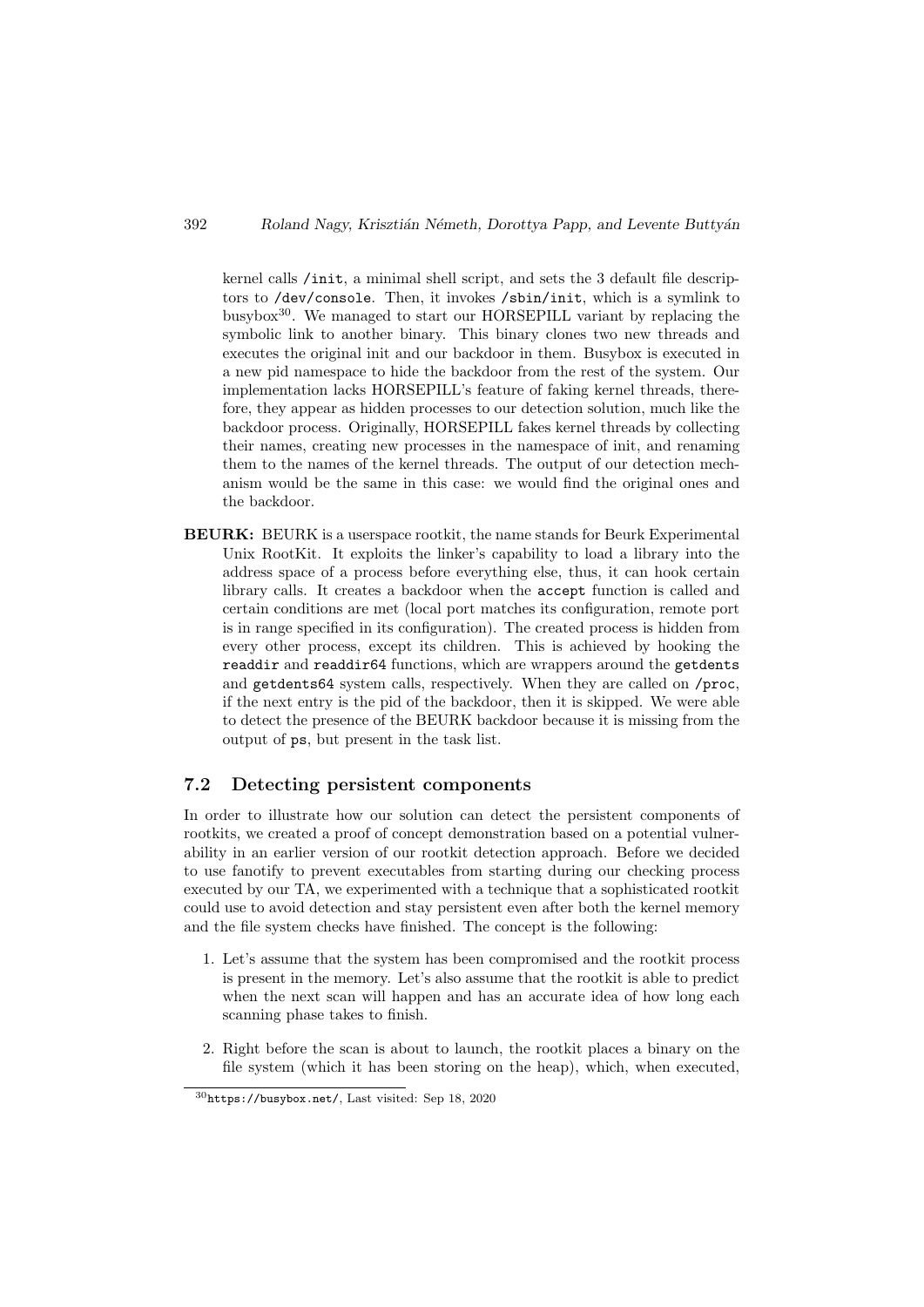would load the rootkit back into memory and reinfect the system. It also runs chmod to make the file executable.

- 3. The rootkit then creates a crontab entry that is scheduled to execute the binary in the time window between the memory and the file system scan.
- 4. The rootkit process terminates at this point in order to avoid detection. Since it has no process loaded into memory and made no modifications to the kernel, the first phase of the scan finishes without finding any inconsistencies.
- 5. The scheduled task executes, the rootkit is loaded into memory. It immediately deletes the previously placed binary from the file system, and restores the modified crontab file.
- 6. Since every modification on the file system was reverted, the second phase of the scan finds no mismatching hashes.

This vulnerability was deemed very hard to exploit in practice due to the limited time window available for the attack. It is important to mention that the versions of cron based on Vixie-cron  $31$  were not designed to execute tasks in such an accurate manner either, it only "wakes up" at each minute. The task's execution could be delayed by an arbitrary number of seconds by using the sleep instruction in the scheduled task. Accurate timing would be hard to achieve reliably, considering that the interval between the scans is randomized, but we still considered it an architectural weakness, for which we needed a proper solution, not just hardening and mitigations.

With the current architecture, this vulnerability does not exist because we place the FAN\_OPEN\_EXEC\_PERM fanotify mark on every file system. Fanotify would prevent the malicious crontab entry from executing the rootkit binary (more accurately, it would prevent the cron daemon from creating the bash session to run the shell command executing the binary), and the file system scan would detect the mismatches in the directory containing the rootkit binary.

As a demonstration, we prepared a small, statically linked C program which stores its own binary's bytes and is able to place and delete the binary on the file system at will. To simulate the perfectly timed scenario, instead of using cron, we used a small bash script to execute the binary on time, and disabled the memory checks.

The results were the following: The script tried to relaunch the program after it placed its binary in /bin and terminated, but fanotify prevented the relaunch. The script was waiting for permission to execute the binary, but the request was put on hold while the file system scan was running. The file system scan then detected the mismatch in /bin. Without the fanotify marks in place, the program would have been able to launch and delete the binary, and avoid detection.

<sup>31</sup>https://directory.fsf.org/wiki/Vixie-cron, Last visited: Sep 18, 2020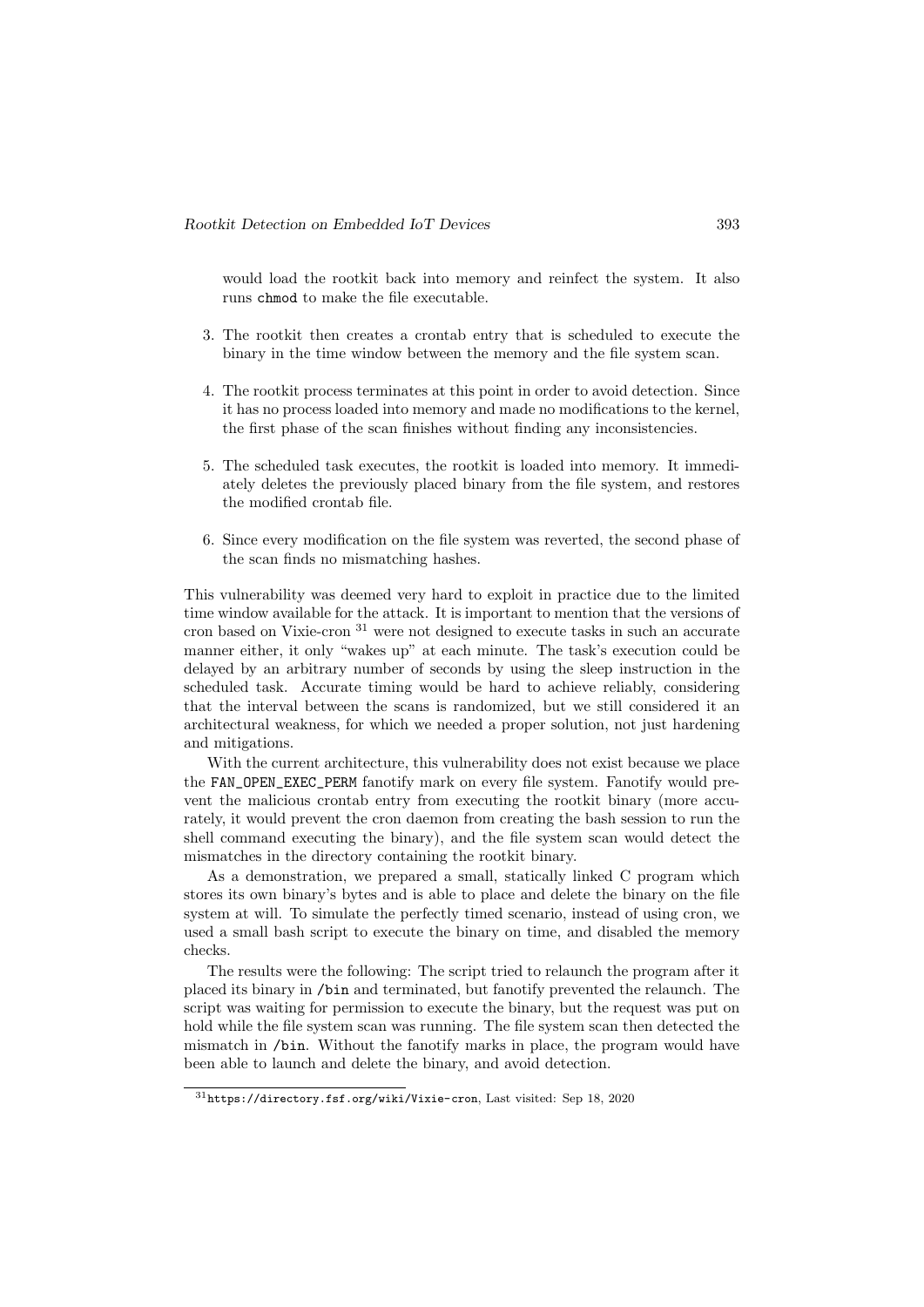

Figure 4: Execution time in seconds depending on the number of processes

#### 7.3 Performance measurements

Performance impact is always a concern with anti-malware solutions. In this subsection, we present the performance characteristics of each part of our implementation and review their impact on the system. Our implementation runs in a virtualized environment with 1057 MBs of RAM and 2 Cortex-A57 cores.

Since most of our checks are process-related, we measured the execution speed depending on the number of currently running processes: we spawned new background processes with the less command, which did not consume relevant amount of CPU time slices, but increased the size of the data structures we needed to check. Figure 4 shows the execution time of the checks separately and in total as well.

RPC call stands for the communication between the CA and TA: all necessary input is collected, the TA is invoked and the TA performs normalization of its input. As expected, the number of running processes is irrelevant in this case.

Checking the integrity of the VFS does not scale well. This is due to the nature of the /proc file system. For every process, approximately 300 new files are created by the kernel. These are regular files and symbolic links, resulting in an increasing number of inodes. Our checks scale linearly with respect to the number of inodes.

The DKOM check achieves better performance with respect to the growth in the process count: for  $n$  processes, it traverses a list made of  $n$  elements and two trees with  $n$  nodes each. It also sorts arrays of  $n$  pids and performs binary searches to find differences between the collected lists of pids.

Integrity checks scale very well, the hash check of the kernel's text segment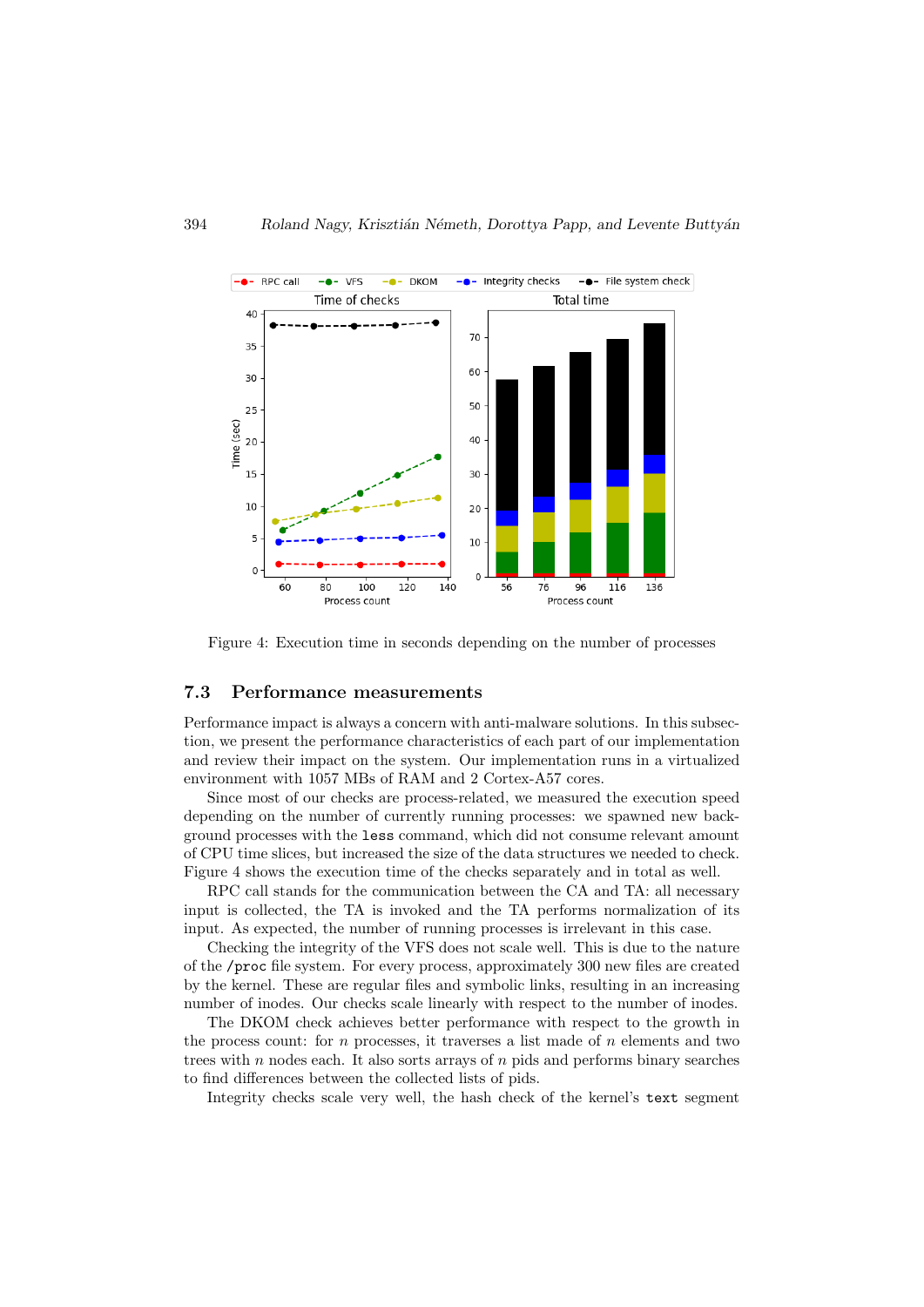and the system call table can be performed with constant time complexity, and interaction with task-related data structures is necessary only when it is looking for the task of the CA (for the purpose of hashing its text segment and verifying the integrity of the fanotify marks) and the tasks of tee-supplicant. However, extending this integrity check to other tasks would probably have an impact.

Finally, our solution performs the file system checks. These checks have no relation to the process count, they depend on the number of files included in the check and the overall size of those files. This part is by far the most time consuming, since it requires RPC calls and world switches to read the bytes of the files.

While our scanning process is being executed in the TEE, it uses only one of the cores. As a result, the REE can execute on the other core. Processes running in the REE are not halted while we perform our checks, but significantly less resources are available to them until the checks are completed. Until our TA reaches the file system checks, the core it uses can only execute REE code when an interrupt occurs that has to be handled in the REE. During the file system checks, however, our implementation needs to wait for a lot of I/O operations, and while waiting, control is given back to the REE, where the Linux kernel's scheduler can execute other tasks on the first core as well.

### 8 Discussion and future work

In this section, we present some known weaknesses of our approach and discuss ideas to overcome them.

#### 8.1 Known limitations and possible solutions

The first limitations comes from OP-TEE and the way it handles interrupts. Interrupts are divided into two groups, foreign and native interrupts. The former one needs to be handled by the Normal World, and the latter one by the Secure World. If an interrupt rises and the CPU which should handle it is not in the appropriate world, the machine switches to the correct world, and the interrupt handler is executed. However, OP-TEE does not have its own scheduler, but it uses the Linux kernel's scheduler. When a CPU is executing code in the Secure World and a foreign interrupt occurs, the execution of the TA does not continue immediately after the handler exits. It only resumes execution when the scheduler gives the CPU to the thread associated with the TA.

In addition, on a system with multiple cores, it is possible for one core to execute in the Normal World and another in the Secure World. This behavior can make our inconsistency checks unreliable: it is possible for a new thread to start during our checks, making them fail despite the lack of any hidden processes. This issue might be resolved if we can disable other cores during our checks, and disable interrupts as well to ensure the uninterrupted execution of our checks. Disabling a core is possible from the REE, however, it has a negative impact on the performance of the system. Disabling interrupts is a bit more complicated, although, PTAs can do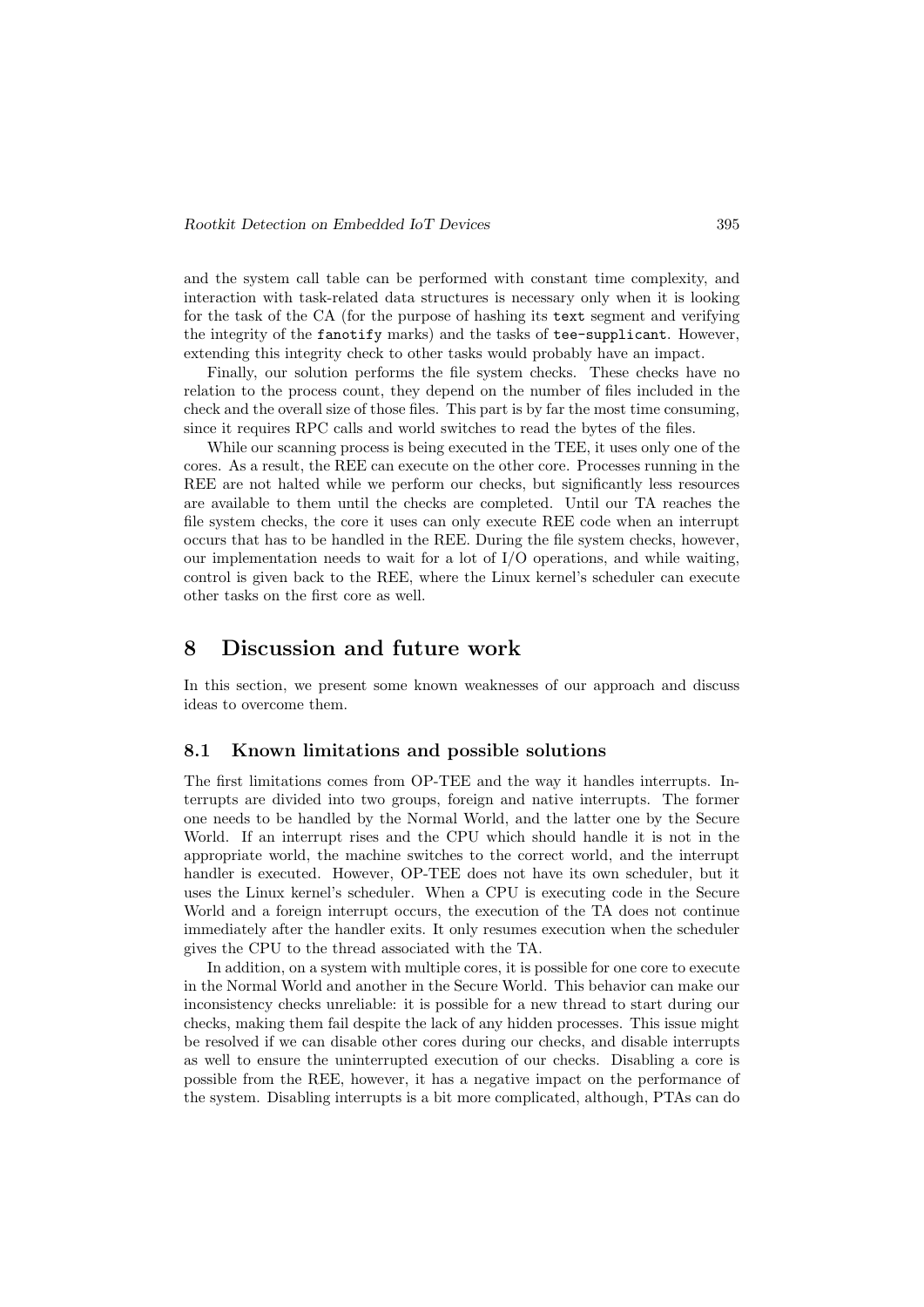it while they are running. It might be possible to disable and re-enable interrupts for other Secure World threads as well, or the check itself can be implemented in a PTA in order to use this feature.

Another, less manageable issue is the way the Linux kernel handles waiting tasks. This is implemented via wait queues, which store the tasks waiting for the same event. When the event occurs, it is possible to wake up all the tasks or just one of them. The issue lies with how Linux creates wait queues: some exists as global variables, but most of them are created on stacks or as members of other structures. So far, we have not been able to find a way to enumerate all the currently existing wait queues in memory, thus, we are unable to check all of them, only those implemented as global variables.

Our current method is unable to handle self modifying features in the Linux kernel and Address Space Layout Randomization in the kernel. These features would break the integrity check of the kernel's text segment.

A source of another limitation is our decision of not checking the entire VFS layer, only the objects accessible from the superblock of /proc. As a result, the kernel-level integrity of other file systems are not checked, but we rely only on file hashing. A possible attack against the persistence check might be to hook the read function in the default file operations of an inode to show the original content of the file for every entity except for the one executing it.

Finally, a way to bypass all of our checks would be for a malware to uninstall itself before the checks are performed. When the checks are completed, the malware could be reinstalled by exploiting the same vulnerability it originally exploited to infect the system. Note, however, that this can work against any rootkit detection approach, because there remains nothing malicious to detect in the system.

#### 8.2 Future work

There are multiple features with which our method could be extended. First, our current implementation does not support updates. REE package updates would modify or add new files to the file system, so they would likely break the file system check for persistent rootkit components, and a kernel update would certainly break the integrity checks and probably the VFS and task-related ones too. In the future, we would like to address the former issue by recomputing reference hashes in a secure way. The latter issue may require re-implementing certain checks, making its automation challenging.

We discussed multiple checks for Linux kernel modules. They are the most convenient way to execute code in kernel space [7], therefore, rootkits often use them and try to hide their modules. Consequently, we disabled module support in the Linux kernel configuration, making rootkit installation more challenging. However, without module support, all necessary drivers must be compiled into the kernel, which is a functional restriction. In addition, there are other kernel resources worthy of being checked as well, such as components of the network stack.

We would also like to make our solution compatible with other kernel security features. We reviewed a long list of possible configurations and our solution is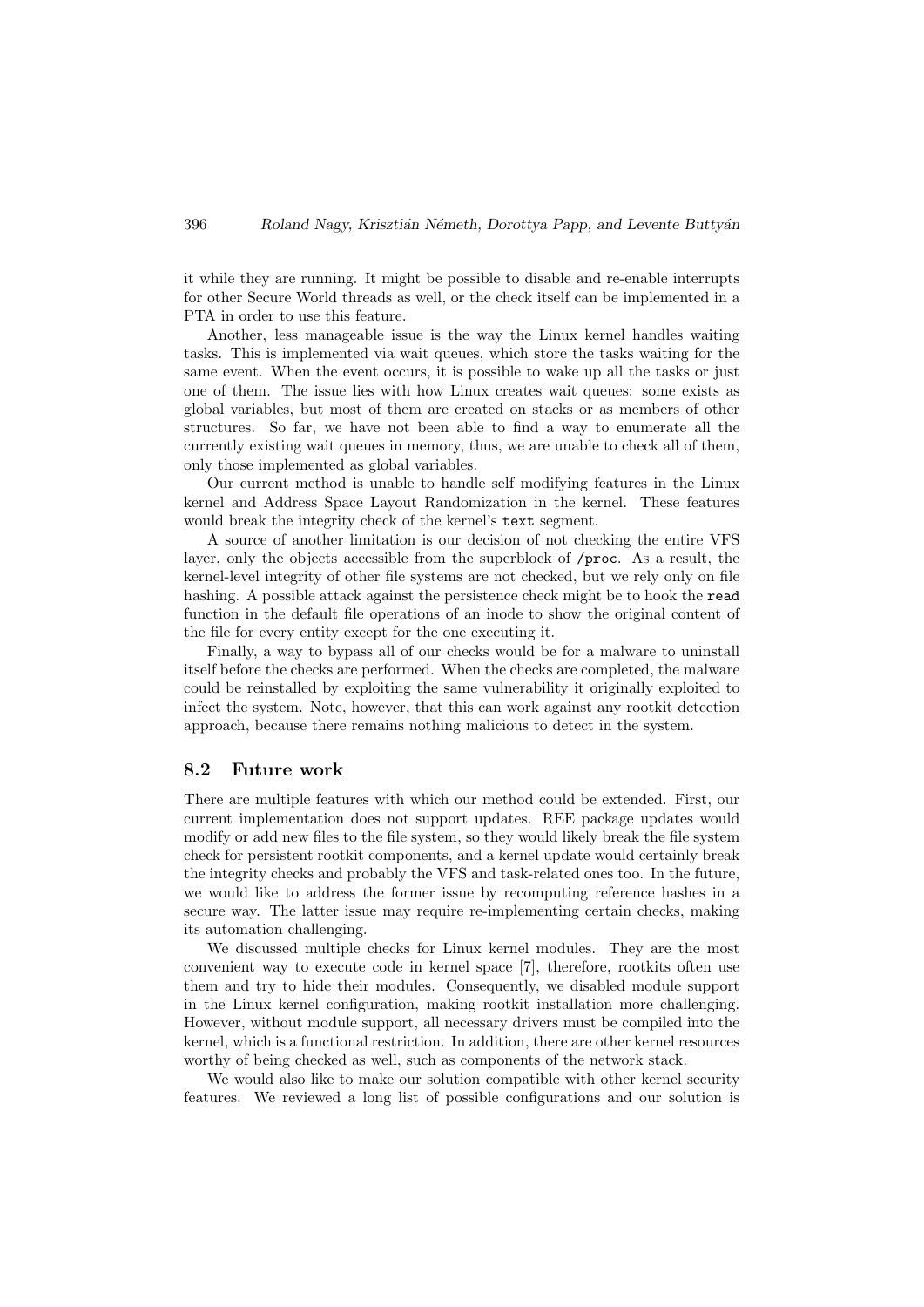incompatible with only two of them: structure randomization and Kernel Address Space Layout Randomization. In case of structure randomization, the members of selected kernel structures are randomized at compile time. We could make our method compatible with this feature by compiling a kernel module with access functions, for example, to get the next task in the task list, and use these functions from a library in our TA. Kernel Address Space Layout Randomization is a technique which places the kernel's text segment at a random location at boot time. This feature interferes with several of our checks and we do not have a solution so far that can support this feature.

# 9 Conclusions

In this paper, we addressed the problem of detecting rootkits on embedded IoT devices. Rootkits are malicious software that typically run with elevated privileges, which makes their detection challenging. Our solution is based on identifying signs of a rootkit infection (i.e., modifications to the code of system programs and the operating system kernel, as well as inconsistencies in certain kernel data structures) using a trusted application that is running in an isolated trusted execution environment. Fortunately, such trusted execution environments are supported on many embedded platforms used in IoT applications, and their protection measures ensure that malicious code cannot interfere with our detection mechanisms even when running with root privileges. We described in detail how we check both the memory of the untrusted execution environment and the persistent storage from our trusted application, looking for integrity violations and inconsistencies. We also reported on a prototype implementation of our approach, including some specific implementation level issues that we had to solve to make our prototype working in practice. Finally, we evaluated our design and implementation by testing the prototype with rootkits that we developed for this purpose.

Our approach has some limitations that we discussed in the paper. In summary, we can detect modifications of the kernel code and system programs, as well as hooking attacks in the memory, and we can also detect the presence of rootkit components in the persistent storage of the IoT device. Detection of manipulations of process related kernel data structures is not complete, as we were not able to analyze certain data structures (e.g., wait queues). In addition, at the time of this writing, we do not support multi-core processors, address space layout randomization, and self-modifying code in the kernel. Some of these limitations can be addressed (e.g., the kernel can be statically compiled with all the drivers included), while others require more work in the future. Despite all these limitations, we believe that our work demonstrates that it is possible to protect even small embedded devices used in IoT applications from sophisticated and powerful software based attacks, and that IoT is not necessarily as insecure as it is commonly perceived.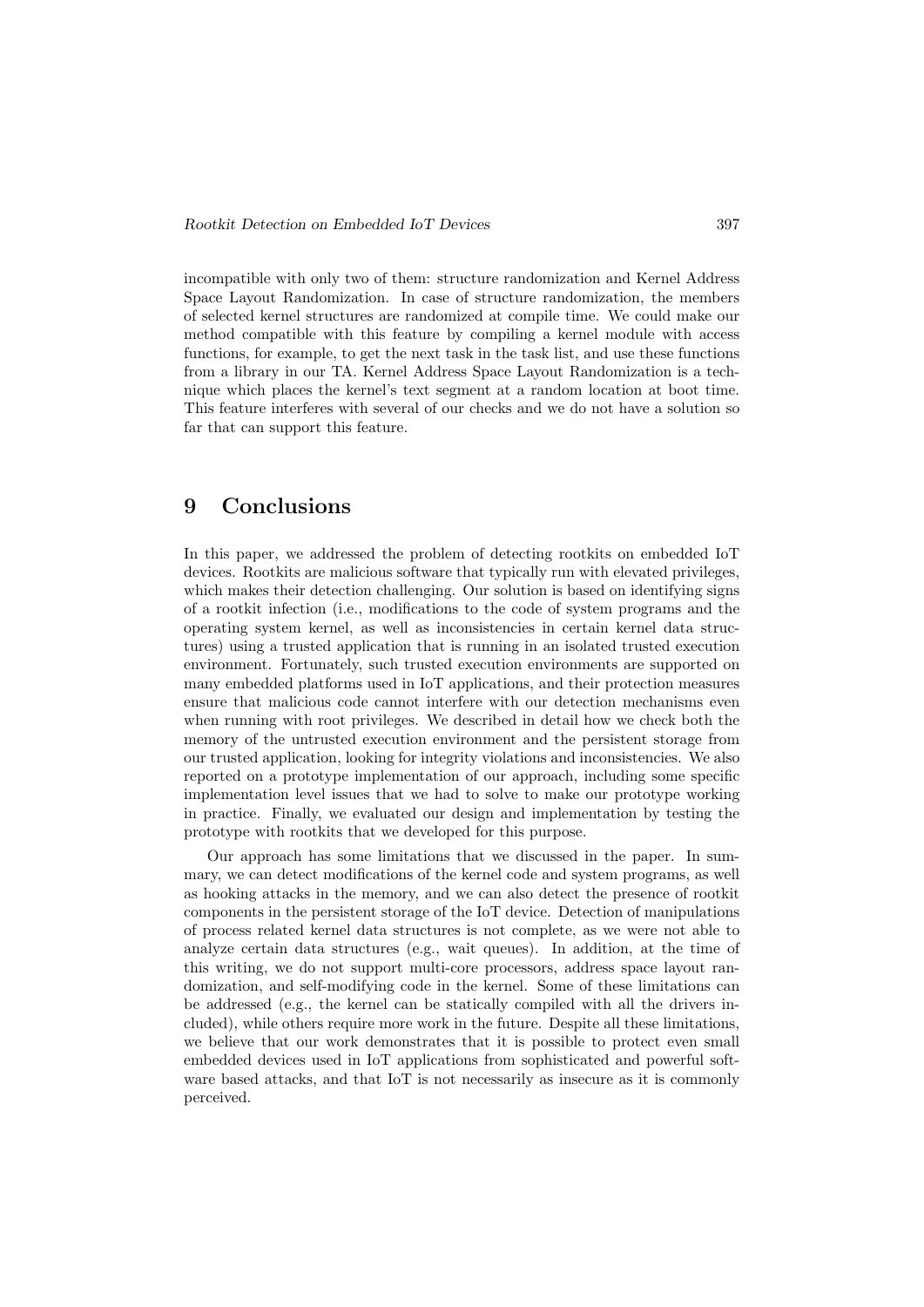### References

- [1] Antonakakis, M., April, T., Bailey, M., Bernhard, M., Bursztein, E., Cochran, J., Durumeric, Z., Halderman, J. A., Invernizzi, L., Kallitsis, M., Kumar, D., Lever, C., Ma, Z., Mason, J., Menscher, D., Seaman, C., Sullivan, N., Thomas, K., and Zhou, Y. Understanding the Mirai botnet. In USENIX Security Symposium, August 2017. https://www.usenix.org/conference/usenixsecurity17/ technical-sessions/presentation/antonakakis, Last visited: Mar 19, 2021.
- [2] Baliga, A, Chen, X, and Iftode, L. Paladin: Automated detection and containment of rootkit attacks. Technical report, Rutgers University Department of Computer Science, 2006. https://citeseerx.ist.psu.edu/viewdoc/ download?doi=10.1.1.74.9742&rep=rep1&type=pdf, Last visited: Mar 19, 2021.
- [3] Baliga, Arati, Ganapathy, Vinod, and Iftode, Liviu. Detecting kernel-level rootkits using data structure invariants. IEEE Trans. Dependable Secur. Comput., 8(5):670–684, September 2011. DOI: 10.1109/TDSC.2010.38.
- [4] Bharadwaj, R. Mastering Linux Kernel Development. Packt Publishing, 2017. ISBN: 9781785883057.
- [5] Blunden, William. The Rootkit Arsenal: Escape and Evasion in the Dark Corners of the System. Jones and Bartlett Learning, 2012. ISBN: 9781449626372.
- [6] Bravo, P. and García, D. Rootkits survey: A concealment story. Technical report, University of Oviedo, 2011. https://pablo-bravo.com/files/survey. pdf, Last visited: Sep 21, 2020.
- [7] Bunten, A. Unix and Linux based rootkits techniques and countermeasures. In 16th Annual First Conference on Computer Security Incident Handling. Budapest, Hungary, 2004. https://www.first.org/resources/ papers/conference2004/c17.pdf, Last visited: Mar 18, 2021.
- [8] Carbone, R. Malware memory analysis of the Jynx2 Linux rootkit. Technical report, Defence Research and Development Canada, 2014. https://apps. dtic.mil/dtic/tr/fulltext/u2/1004190.pdf, Last visited: Mar 19, 2021.
- [9] Devik, S. Linux on-the-fly kernel patching without LKM. Phrack Magazine, 2001. http://phrack.org/issues/58/7.html, Last visited: Sep 21, 2020.
- [10] Embleton, Sh., Sparks, Sh., and Zou, C. SMM rootkit: a new breed of OS independent malware. Security and Communication Networks, 6(12):1590– 1605, 2013. DOI: 10.1002/sec.166.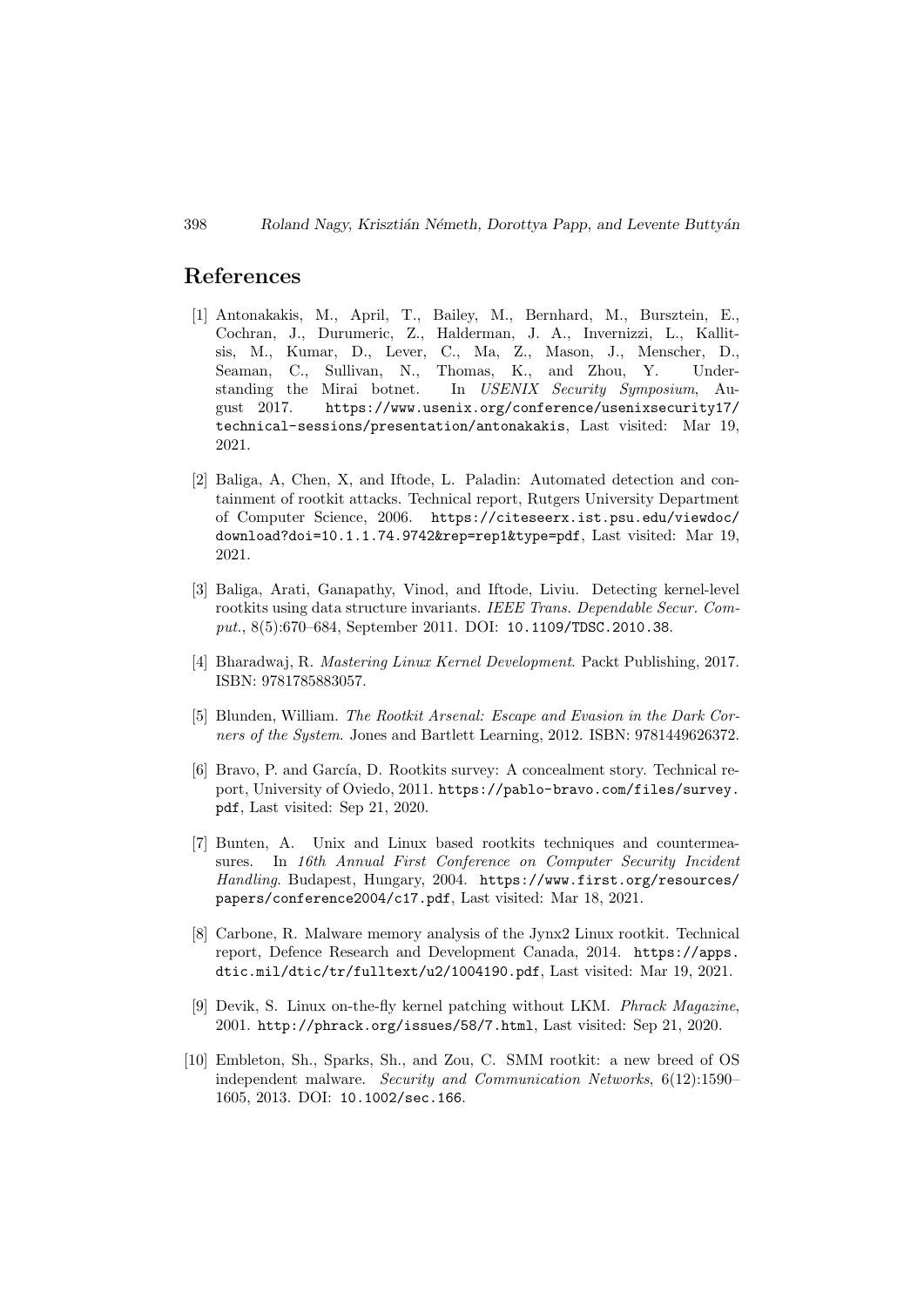- [11] Espensen, M. and Hoej, N. Rootkits: Out of sight, out of mind. Technical report, University of Copenhagen, 2014. https://github.com/NinnOgTonic/ Out-of-Sight-Out-of-Mind-Rootkit, Last visited: Sep 16, 2020.
- [12] Garfinkel, T., Adams, K., Warfield, A., and Franklin, J. Compatibility is not transparency: VMM detection myths and realities. In Proceedings of the 11th USENIX Workshop on Hot Topics in Operating Systems, HOTOS'07, USA, 2007. USENIX Association. https://www.usenix.org/legacy/events/ hotos07/tech/full\_papers/garfinkel/garfinkel.pdf, Last visited: Mar 19, 2021.
- [13] GlobalPlatform Technology. TEE system architecture version 1.2. Technical report, 2018. http://globalplatform.org/specs-library/ ?filter-committee=tee, Last visited: Sep 19, 2020.
- [14] Gu, J., Xian, M., Chen, T., and Du, R. A Linux rootkit improvement based on inline hook. In Proceedings of the 2nd International Conference on Advances in Mechanical Engineering and Industrial Informatics, pages 793–798. Atlantis Press, 2016. DOI: 10.2991/ameii-16.2016.155.
- [15] Heasman, J. Implementing and detecting an ACPI BIOS rootkit. Black Hat Europe, 2006. https://www.blackhat.com/presentations/bh-europe-06/ bh-eu-06-Heasman.pdf, Last visited: Mar 18, 2021.
- [16] Herwig, S., Harvey, K., Hughey, G., Roberts, R., and Levin, D. Measurement and analysis of Hajime, a peer-to-peer IoT botnet. In Network and Distributed Systems Security (NDSS) Symposium, 2019. DOI: 10.14722/ndss. 2019.23488.
- [17] Hudson, T., Kovah, X., and Kallenberg, C. Thunderstrike 2: Sith Strike. Black Hat USA Briefings, 2015. https://www.blackhat.com/docs/us-15/ materials/us-15-Hudson-Thunderstrike-2-Sith-Strike.pdf, Last visited: Mar 19, 2021.
- [18] Hudson, T. and Rudolph, L. Thunderstrike: EFI firmware bootkits for Apple MacBooks. In Proceedings of the 8th ACM International Systems and Storage Conference, pages 1–10, 2015. DOI: 10.1145/2757667.2757673.
- [19] Leibowitz, M. Horse Pill: A new kind of Linux rootkit. In Black Hat USA, 2016. https://www.blackhat.com/docs/us-16/materials/ us-16-Leibowitz-Horse-Pill-A-New-Type-Of-Linux-Rootkit.pdf, Last visited: Mar 19, 2021.
- [20] Petroni, Nick L., Fraser, Timothy, Molina, Jesus, and Arbaugh, William A. Copilot - a coprocessor-based kernel runtime integrity monitor. In Proceedings of the 13th Conference on USENIX Security Symposium - Volume 13, SSYM'04, page 13, USA, 2004. USENIX Association. https://www.usenix.org/legacy/publications/library/